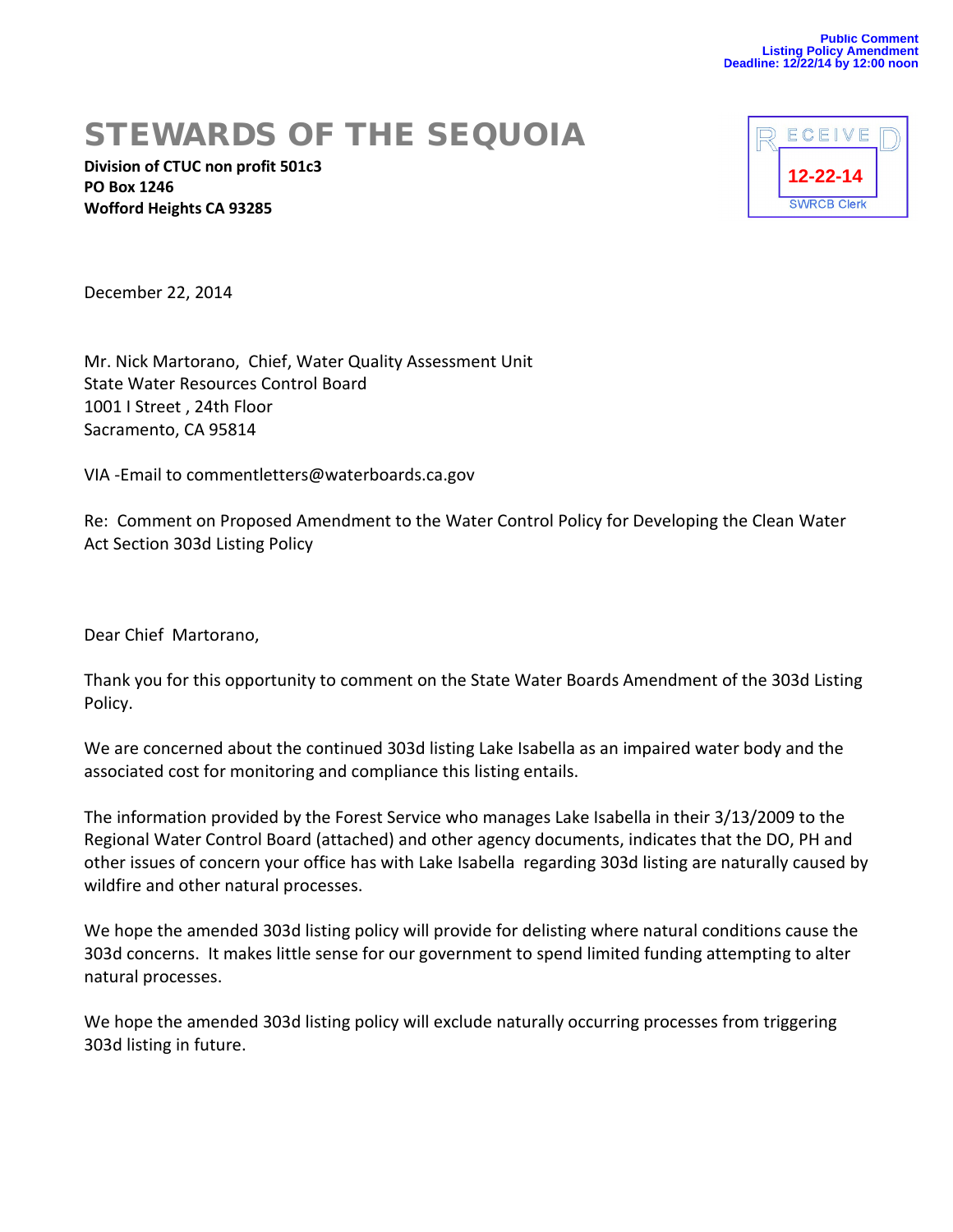It was not apparent from the Draft document what the prior Water Board Policy has been, making it impossible to compare the current policy to the amended policy.

As a side note we suggest it would be most helpful if the Public Notice for Comment provided a link directly to the Draft document that you wish commented on. I want to thank you for returning my call to explain that the document your office wished the public to comment on was near the bottom of the page among fifteen related documents.

Sincerely,

Chris Horgan Executive Director Stewards of the Sequoia Division of CTUC 501c3 non profit [chris@stewardsofthesequoia.org](mailto:chris@stewardsofthesequoia.org)

CC: Sequoia Forest Service Supervisor Kevin Elliot Kern River Ranger District Ranger Al Watson Senator Jean Fuller Congressman Kevin McCarthy Kern County Board of Supervisors

*"Since being founded in 2004, Stewards of the Sequoia continues to be the largest on-the-ground organization of volunteers in the Sequoia National Forest. Our crews have maintained over 2500 miles of trails and have planted hundreds of trees in reforestation projects. We represent in excess of 2500 members whose activities include camping, hunting, fishing, hiking, mountain biking, motorized recreation, boating, windsurfing, rock climbing and horse riding"*

Promoting Responsible Recreation & Environmental Stewardship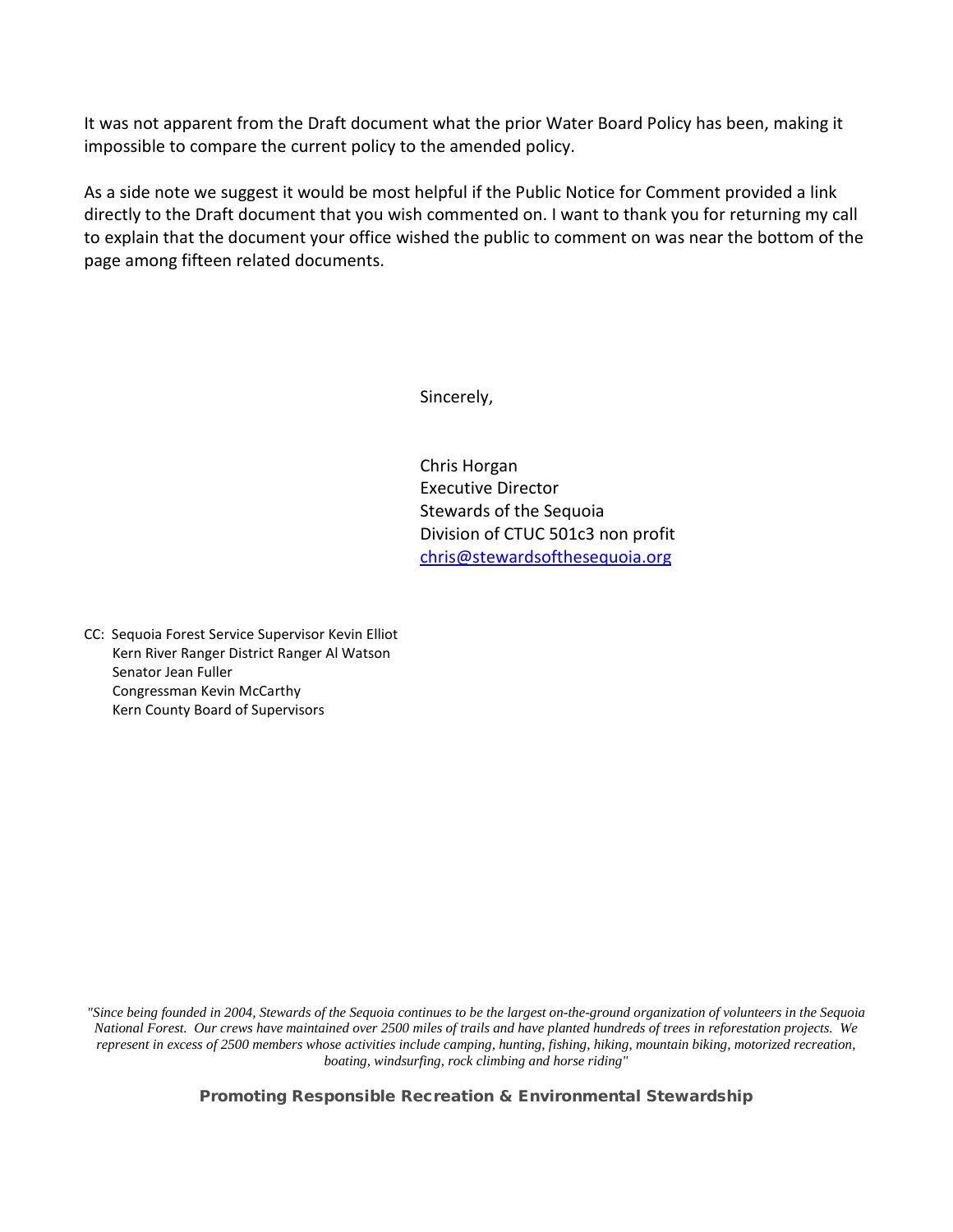**United States Department of Agriculture Forest Service** 

**1839 South Newcomb St. Porterville, CA 93257-9353 (559) 784-1500 / (559) 781-6650 (TDD) (559) 781-4744 (fax) www.fs.fed.us/r5/sequoia/**

**File Code:** 2500

 **Date:** March 13, 2009

Mr. Danny McClure Regional Water Quality Control Board Central Valley Region 11020 Sun Center Drive, #200 Rancho Cordova, CA 95670-6114

Dear Mr. McClure:

The Sequoia National Forest appreciates the opportunity to comment on water bodies proposed for addition to the State of California's 303(d) List of Impaired Water Bodies and would like the following information considered and included in the administrative record. Based on Appendix A, (Proposed Changes to the 303(d) List, Central Valley Regional Water Quality Control Board (CVWQCB) Clean Water Act Section 305(b) and 303(d) Integrated Report for the Central Valley Region, January 2009 Public Review Draft) the following water bodies, or portions thereof, are located on National Forest Lands and are under consideration for listing:

- 1. Kern River, North Fork (pH, sources unknown),
- 2. Lake Isabella (pH, DO, sources unknown),
- 3. Kern River, Lower (pH, sources unknown),
- 4. Deer Creek, (pH, unknown toxicity, sources unknown), and
- 5. Hume Lake, (DO, sources unknown).

The Sequoia National Forest respectfully challenges the listing of the following rivers on National Forest Lands as they are and remain unaffected by actions that could potentially affect the pH, DO, or toxicity:

- 1. Kern River, North Fork from the Forest boundary to it's headwaters in the Sequoia National Park;
- 2. Lake Isabella, from Isabella Dam upstream to elevation 2605 feet above sea level;
- 3. Kern River, Lower, from Isabella Dam downstream to the Sequoia National Forest Boundary;
- 4. Deer Creek from the Forest boundary to its headwaters; and
- 5. Hume Lake, from Hume Dam to the beginning of the lake approximately 5200 feet above sea level.

The Sequoia National Forest challenges the listing of the above water bodies on National Forest Lands based on the following:

• The Forest has implemented, monitored, and been effective in the protection of water quality through its BMP program.

Û

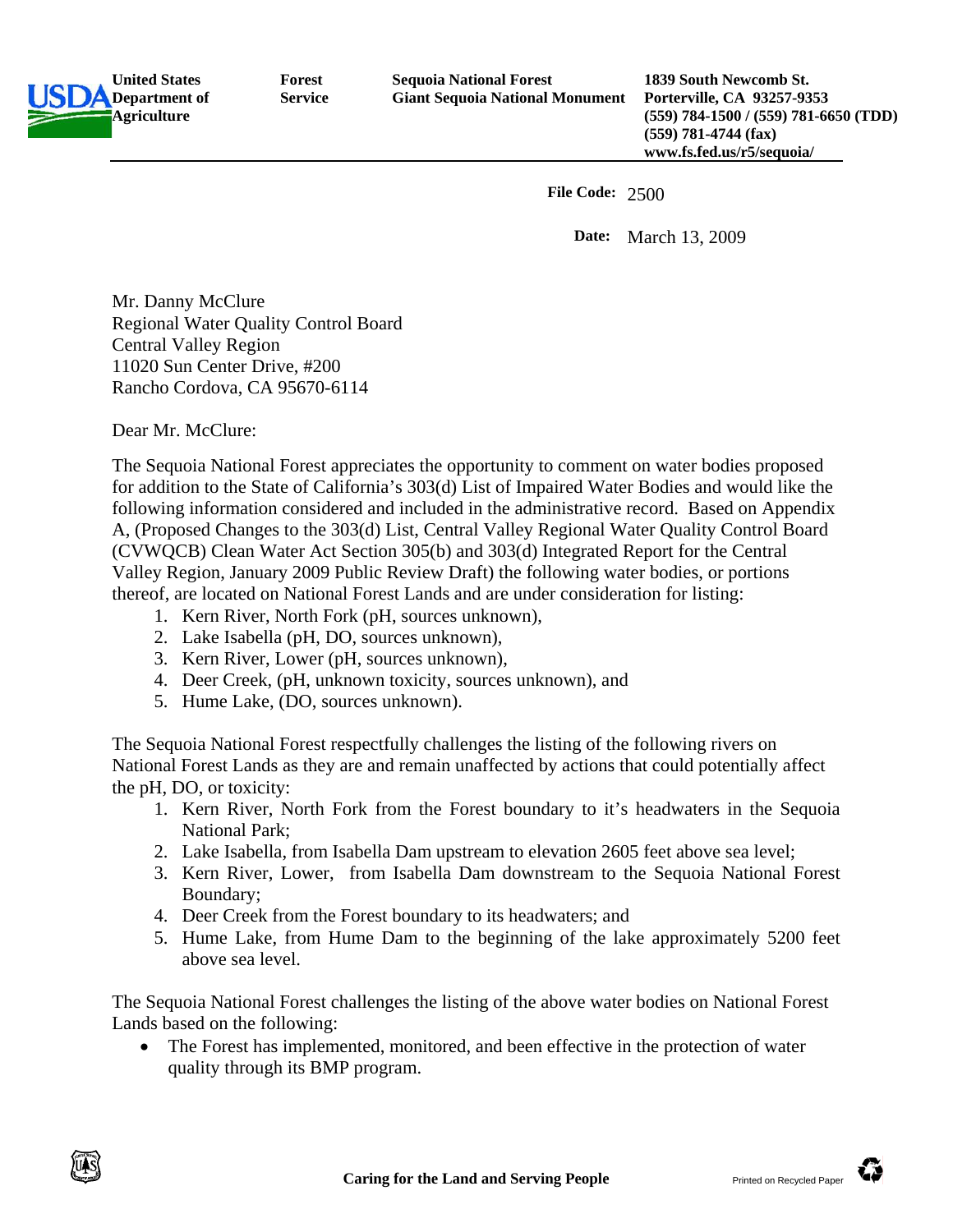- North Fork Kern River has a Wild and Scenic Designation; flows through Sequoia National Park; and the Golden Trout Wilderness.
- The water quality sampling performed by the Water Quality Control Board from 2/2002 to 5/2004 represents conditions for the lowest water years within a 15 year period and as such is not representative of normal conditions. Sampling for pH and DO would be considered indicative of a temporal trend.
- The water quality sampling performed by the Water Quality Control Board from 2/2002 to 5/2004 represents conditions following one of the worst fire years on record for the Kern River Watershed as impacts of these fires were document to have affected water quality for up to three years following the events. This sampling would be considered indicative of a temporal trend.
- The potential listing of Deer Creek and North Fork Kern River extrapolates data upstream for 17 and 71 miles, respectively.
- The potential listings on the North Fork Kern River, Lower Fork Kern River and Lake Isabella fail to identify the geochemical relationships between the Kern River Fault, hot springs with naturally high pH values, carbon dioxide and chemical weathering of basic and ultrabasic rocks. This is especially critical in low water years where these effects are magnified. This sampling would be considered indicative of a temporal trend.
- The majority of DO samples not meeting water quality standards taken in Lake Isabella were taken on 12/11/2002 roughly one month after the first major storm following the McNally fire. Major flooding and mudflows were responsible for fish kills which ended up in Lake Isabella. This sampling would be considered indicative of a temporal trend.
- Beneficial uses of Water are not properly matched to habitat conditions relative to Cold/Warm water habitat designations.

Information specific to each of the above items and the affected water bodies is provided in a following section of this letter.

As the State Water Board (Board) is aware; the primary implementation mechanism for TMDL implementation is the state section 319 nonpoint source management program (BMP's). The Forest Service in Region 5 is authorized as a Designated Management Agency (DMA) under a 1981 Management Agency Agreement (MAA) with the State Water Quality Control Board and implements State approved BMP's designed to maintain water quality standards and control nonpoint source pollution.<sup>1</sup> As the Forest's BMP's have been approved by the State in the aforementioned MAA, they become the primary mechanism for meeting water quality standards. Based on Forest monitoring BMP's are implemented and effective in mitigation of non point source pollution and are therefore in compliance with applicable water quality standards.<sup>2</sup>

BMP implementation and effectiveness are monitored annually by the USFS and reported to the Regional Board. Between 1992 and 2008, BMP's monitored on the Sequoia National Forest were found to be effective in 84 % of the instances monitored. During the years monitored by the Water Board for this proposed listing (2002-2004) BMP's were found to be effective in 93 %

1

<sup>&</sup>lt;sup>1</sup> Management Agency Agreement Between the State Water Resources Control Board, State of California And the Forest Service, United States Department of Agriculture., 1981.

<sup>&</sup>lt;sup>2</sup> http://www.epa.gov/waterscience/standards/library/npscontrols.pdf, EPA, Water Quality Standards Handbook, Chapter 2, General Program Guidance, Page 2-25, NONPOINT SOURCE CONTROLS AND WATER QUALITY STANDARDS, August 19, 1987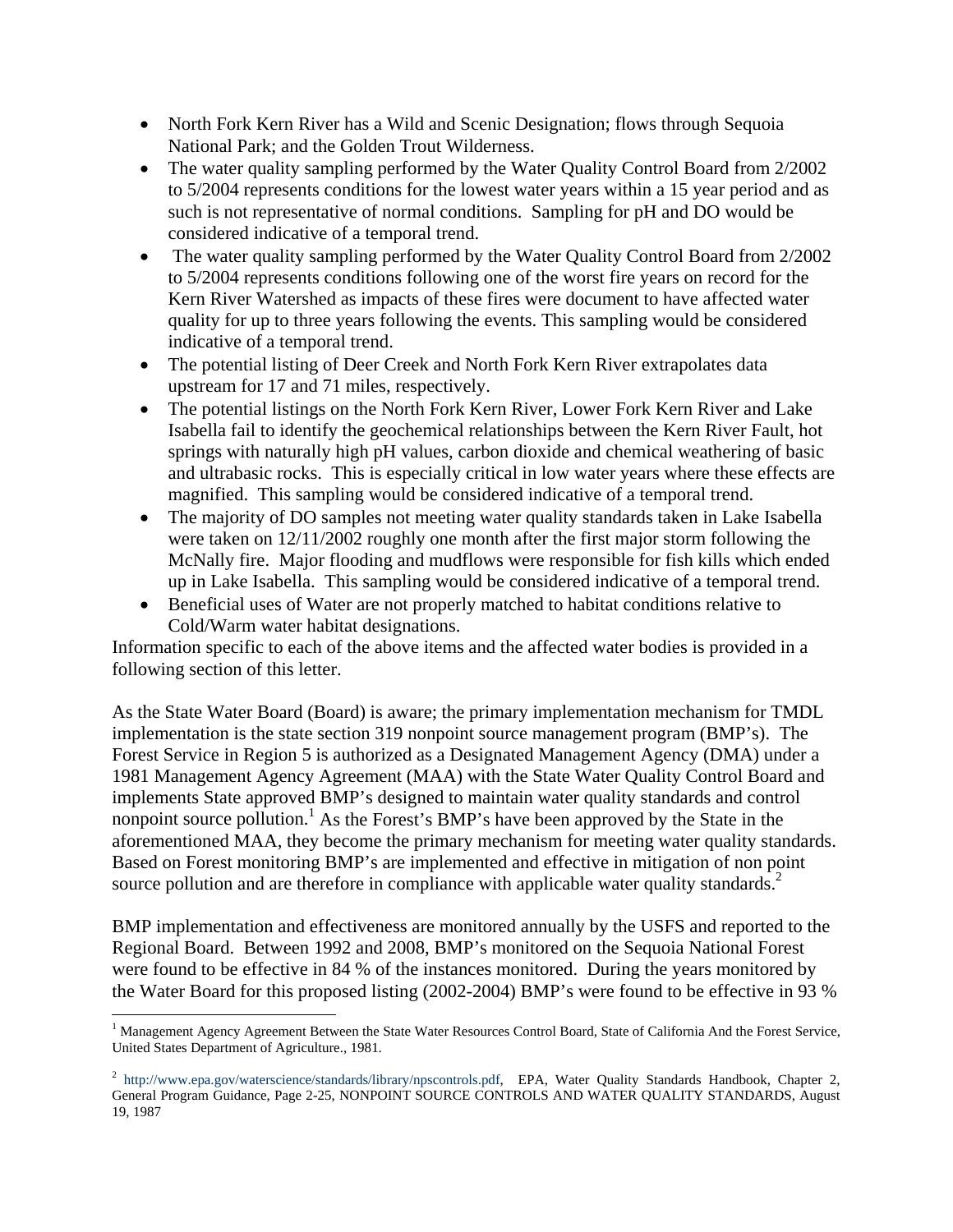of the instances monitored. Most recent monitoring 2004-2008, found BMP's to be effective in 96% of the instances monitored. The Sequoia National Forest provides copies of annual monitoring results to the Central Valley Water Quality Control Board on an annual basis. This board has never responded negatively or suggested our management to be inadequate. Reports to the Water Board provide evidence of compliance with water quality standards and protection of beneficial uses. Therefore, the forest is confident that resource management activities provide a high level of protection for beneficial uses of water.

## **Information Specific to Proposed 303(d) Water Bodies**

## **Kern River, North Fork**

North Fork Kern River, as identified by the Board, starts above Lake Isabella and proceeds roughly 80.5 miles upstream to its headwaters; 78.5 miles are on Federal Lands. This segment flows roughly 25 miles downstream from the headwaters of the North Fork Kern in Sequoia National Park to the Golden Trout Wilderness, Sequoia National Forest. The segment continues downstream roughly 22.5 miles through the Golden Trout Wilderness. Therefore, the upper 47.5 miles of the proposed river segment flows through Sequoia National Park and the Golden Trout Wilderness. The proposed segment continues downstream about 30 miles to the forest boundary. The remainder of the reach is roughly 2.5 miles downstream through lands administered by Kern County, U.S. Bureau of Land Management (BLM), and private landowners. The nearest sampling site to the headwaters of this proposed reach is 71 miles away *and constitutes quite an extrapolation of data in order to assume conditions 71 miles upstream are similar to the section of the reach actually sampled*.

Sampling that placed North Fork Kern River for consideration on the 303(d) lists are at seven sample sites, *four of which are below Lake Isabella Dam and not in the segment under consideration*. The sites above Lake Isabella Dam are located at Springhill, River Kern Beach, and Riverside Park. Sampling occurred for roughly  $2^{1/2}$  years between  $2/27/2002$  and  $5/26/2004$ , with each site sampled nine times. Sampling results indicate pH values range from 7.78 to 8.7. Acceptable pH ranges are 6.5 to 8.3. The source of the pH is stated as unknown. Beneficial use for North Fork Kern River is stated as *Warm Freshwater Habitat* in Appendix F, Supporting Information, Draft 2008 California 303(d)/305(b) Integrated Report, Kern River, North Fork, Decision ID 15950, pH section. Enclosure 1 provides maps and details obtained from the Central Valley Water Quality Control Board on sampling stations and sampling results.

Based on the location and extent of this reach the Sequoia National Forest feels it is inappropriate to list the segment of the North Fork Kern River on National Forest Lands. With the objective of basing listings on the most current and accurate information, the Forest offers the following information on conditions in the North Fork Kern River:

1. The U.S. Department of Agriculture Forest Service (USFS) and the U.S. Department of Interior (USDI) together manage approximately 1,020 square miles within the North Fork Kern Watershed as portions of the Sequoia National Forest and Sequoia National Park. A primary objective of the USFS in managing our portion of these lands is to improve and protect watershed conditions (USDA Forest Service Strategic Plan, 2007). The USFS recognizes its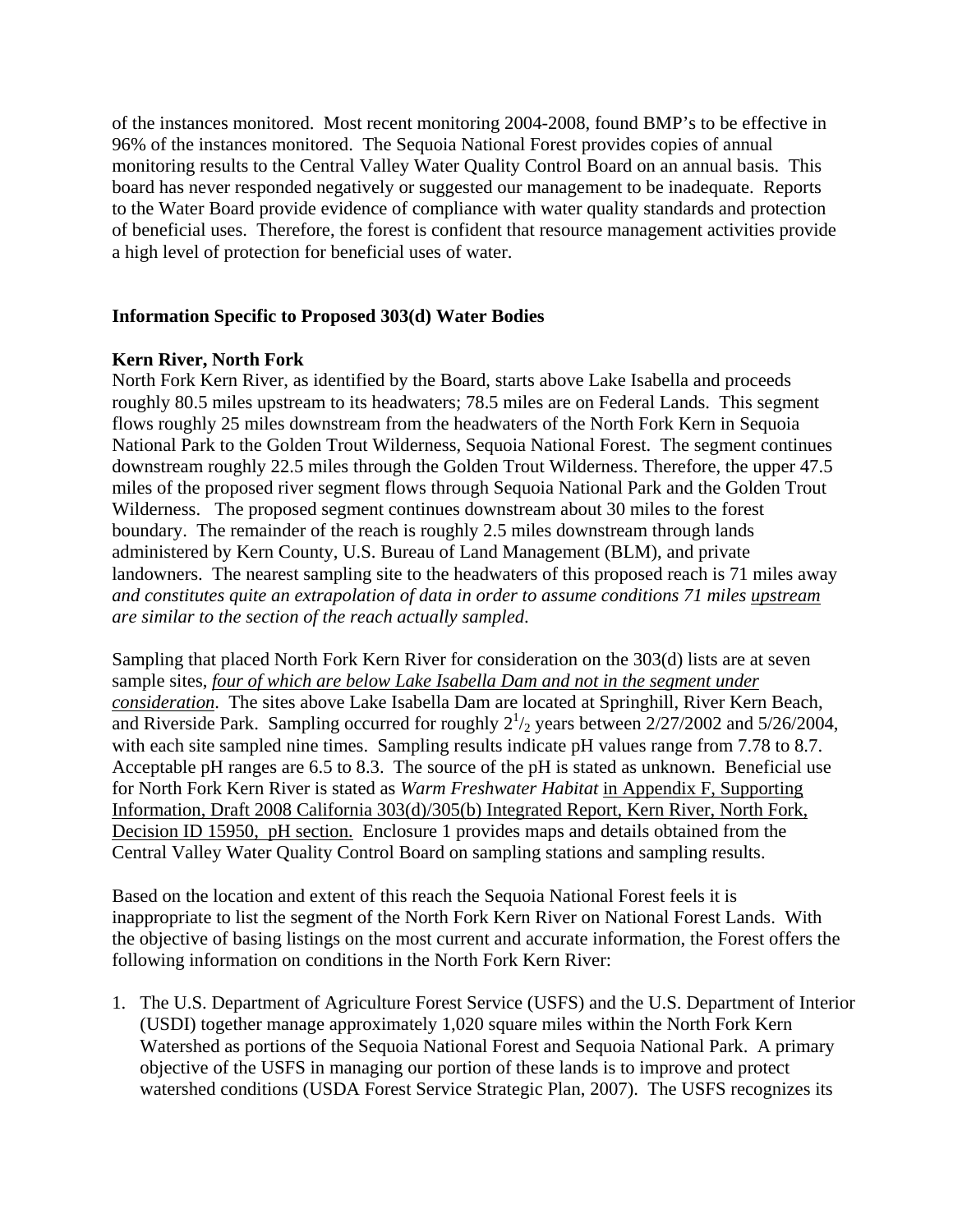responsibilities to protect water quality and supports the efforts of the Regional Board to enforce the Clean Water Act and the California Water Code through revision of its 303(d) list of impaired water bodies.

- 2. The majority of the North Fork Kern River is inaccessible from Johnsondale Bridge to the headwaters of the Kern, roughly 60 miles. This area has no road crossings above this point and is in fact so rugged and wild there is only foot access.
- 3. The North Fork Kern River was designated as a Wild and Scenic River by Congress on November 24, 1987 through the Wild and Scenic Rivers Act (WSRA). The extent of the Wild and Scenic designation on the North Fork Kern River is from the Tulare-Kern County line to its headwaters in Sequoia National Park. The upper 47.5 miles of the river flows through Sequoia National Park and the Golden Trout Wilderness. This is a remarkably scenic area with a wide variety of recreational opportunities, as well as cultural and historical features and is managed as such. The section 5,600 feet above Johnsondale Bridge, to Tulare Kern-County line is designated as Recreation and upstream to the headwaters as Wild, under the Wild and Scenic Rivers Act of 1987.
- 4. The Wild and Scenic River designation requires that the river-administering agencies are to protect the river's identified values, free-flowing condition, and associated water quality. Specifically, each component is to be "administered in such manner as to protect and enhance the values which caused it to be included in said system. . . ." The WSRA also directs other federal agencies to protect river values. It explicitly recognizes the Federal Energy Regulatory Commission, Environmental Protection Agency, and any other federal department or agency with lands on or adjacent to designated rivers or that permit or assist in the construction of water resources projects.<sup>3</sup> The mandate to protect river values through coordinated federal actions is found in several sections of the WSRA and are as follows:

#### Section 1(b):

*It is hereby declared to be the policy of the United States that certain selected rivers of the Nation which, with their immediate environments, possess outstandingly remarkable . . . values, shall be preserved in free-flowing condition, and that they and their immediate environments shall be protected for the benefit and enjoyment of present and future generations.* 

#### Section 7(a):

 $\overline{a}$ 

*The Federal Power Commission shall not license the construction of any dam, water conduit, reservoir, powerhouse, transmission line, or other project works under the Federal Power Act, as amended, on or directly affecting any river which is designated in section 3 of this Act as a component of the National Wildand Scenic Rivers System . . . and no department or agency of the United States shall assist by loan, grant, license, or otherwise in the construction of any water resources project that would have a direct and adverse effect on the values for which such river was established, as determined by the Secretary charged with its administration. Nothing contained in the foregoing sentence, however, shall preclude licensing of, or assistance to, developments below or above a wild, scenic, or recreational river area or on any stream* 

<sup>3</sup> Refer to the "Wild and Scenic Rivers Act: Section 7" technical 1 paper in the interagency *Wild and Scenic Rivers Reference Guide* for the role of other federal agencies in proposing or assisting in water resources projects. The river-administering agency, through its respective Secretary, is responsible for determinations under Section 7 of the WSRA.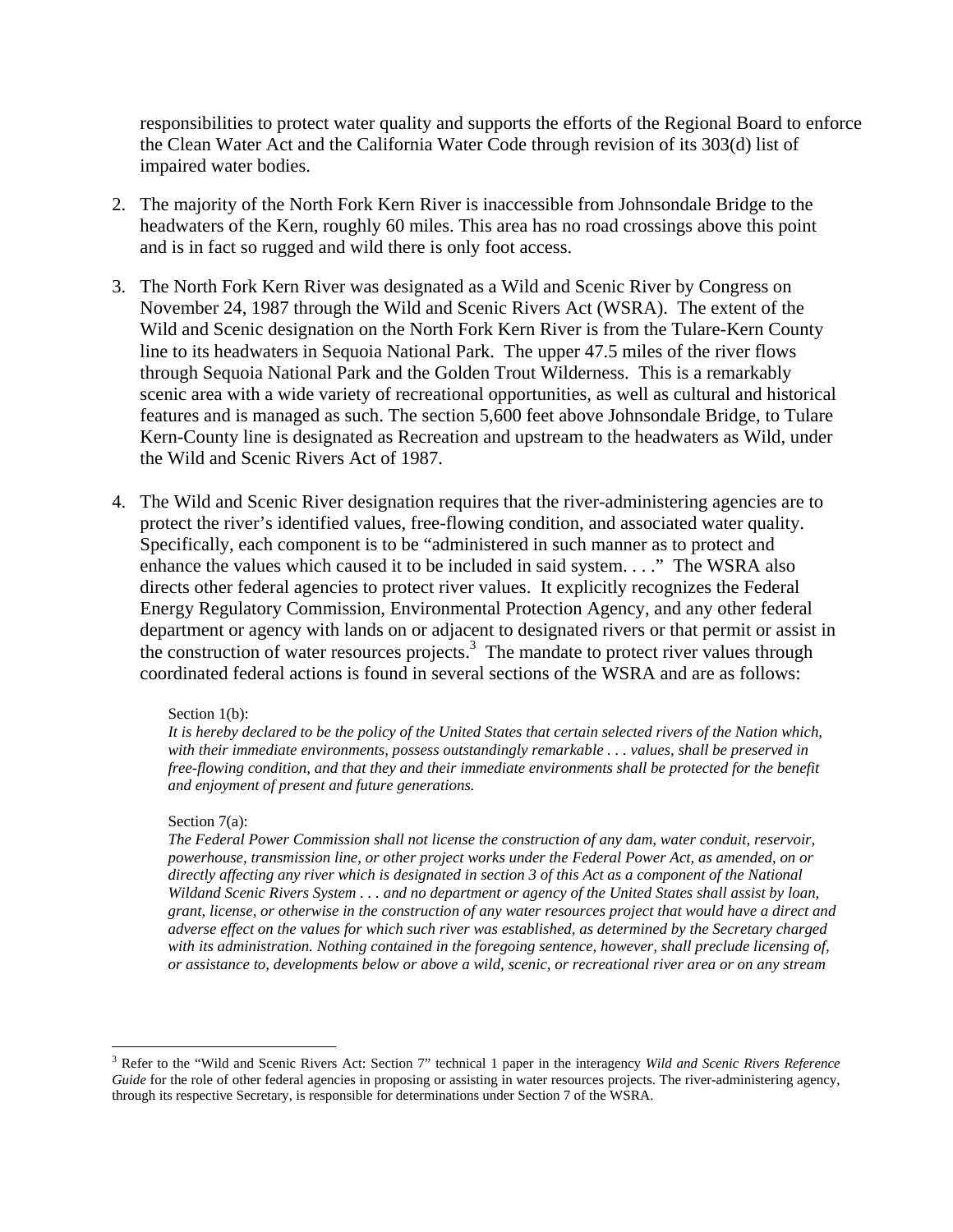*tributary thereto which will not invade the area or unreasonably diminish the scenic, recreational, and fish and wildlife values present in the area on the date of designation. . . .4*

#### Section 10(a):

*Each component . . . shall be administered in such a manner as to protect and enhance the values which caused it to be included in said system without, insofar as is consistent therewith, limiting other uses that do not substantially interfere with the public use and enjoyment of these values. In such administration, primary emphasis shall be given to protecting its esthetic, scenic, historic, archaeologic, and scientific features.* 

#### Section 12(a):

*The Secretary of the Interior, the Secretary of Agriculture, and the head of another federal department or agency having jurisdiction over any lands which include, border upon, or are adjacent to, any river included within the National Wild and Scenic Rivers System or under consideration for inclusion, in accordance with section 2(a)(ii), 3(a), or 5(a), shall take such action respecting management policies, regulations, contracts, plans, affecting such lands . . . as may be necessary to protect such rivers in accordance with the purposes of this Act.* 

#### Section 12(c):

*The head of any agency administering a component of the National Wild and Scenic Rivers System shall cooperate with the Administrator, Environmental Protection Agency and with the appropriate state water pollution control agencies for the purposes of eliminating or diminishing the pollution of waters of the river.* 

5. Additionally 47.5 miles of this river section identified for listing runs through the Sequoia National Park and Golden Trout Wilderness. The Forest Service is responsible for administration of the Golden Trout Wilderness as directed by the Wilderness Act. The Golden Trout area became a wilderness in 1978 when 306,000 acres were designated by Public Law 95-237. The Wilderness Act states the following:

## *DEFINITION OF WILDERNESS*

*Sec. 2. (c) A wilderness, in contrast with those areas where man and his own works dominate the landscape, is hereby recognized as an area where the earth and its community of life are untrammeled by man, where man himself is a visitor who does not remain. An area of wilderness is further defined to mean in this Act an area of undeveloped Federal land retaining its primeval character and influence, without permanent improvements or human habitation, which is protected and managed so as to preserve its natural conditions and which (1) generally appears to have been affected primarily by the forces of nature, with the imprint of man's work substantially unnoticeable; (2) has outstanding opportunities for solitude or a primitive and unconfined type of recreation; (3) has at least five thousand acres of land or is of sufficient size as to make practicable its preservation and use in an unimpaired condition; and (4) may also contain ecological, geological, or other features of scientific, educational, scenic, or historical value. 5*

6. Based on the above guidance under the Wild and Scenic Act, Wilderness Act, as well as our MAA with the State Water Quality Control Board, and the Clean Water Act and responsibilities under these authorities the Sequoia National Forest would not implement any type of management that would cause impairment on the North Fork Kern River.

<sup>4&</sup>lt;br>
<sup>4</sup> Section 7(b) provides the same protection to congressionally authorized, 5(a), study rivers except that the qualifying word "unreasonably" does not appear before "diminish." The effect is to provide greater protection for study rivers during the shorter term study process.

<sup>5</sup> http://www.wilderness.net/index.cfm?fuse=NWPS&sec=legisAct#1, *Public Law 88-577 (16 U.S. C. 1131-1136), 88th Congress, Second Session, September 3, 1964.*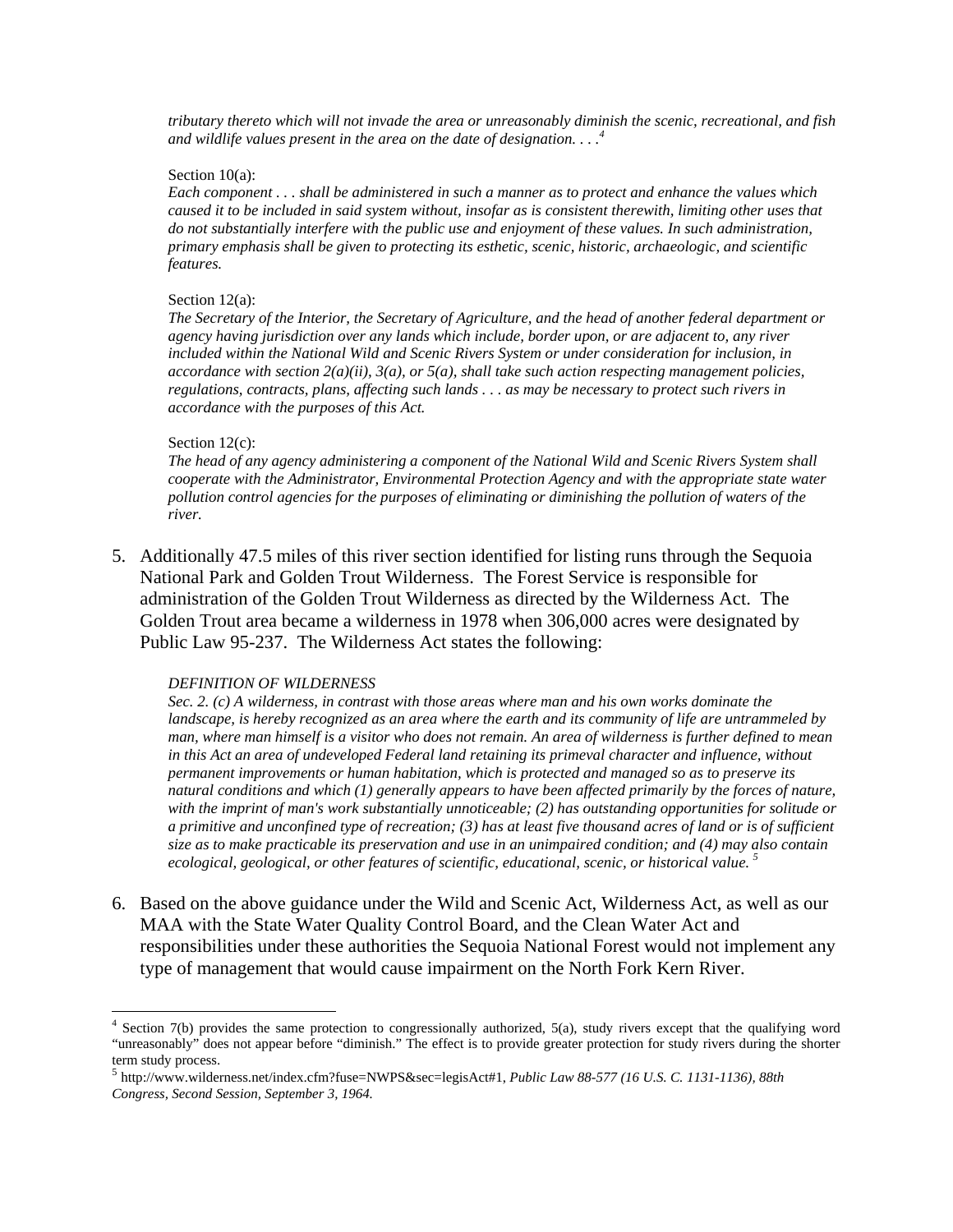- 7. Furthermore it seems unreasonable that a water body of this designation would be listed as a 303(d) stream by the Water Board without identification of the source of pollution and through extrapolation of sampling data collected approximately 71 miles downstream.
- 8. The Forest has been monitoring water quality on National Forest Lands for years. The Forest has fisheries inventories and channel stability data that go back to the early 1970's. Policy directs the Forest to investigate macroinvertebrate and stream condition inventories prior to any ground disturbing activity.<sup>6</sup> The Forest has extensive information along streams tributary to the North Fork Kern which includes physical, chemical and biological data. Approximately 152 miles of streams tributary to the North Fork Kern River have been surveyed for Fisheries Habitat and Stream Channel Stability since 1976. Enclosure 2 provides a summary of streams surveyed in the Kern River drainage following Stream Condition Inventory Protocol. Stream Condition Inventory surveys provide chemical, physical and biological data. Evaluation of pH values from these surveys show a pH range of 6 to 8 on streams surveyed from 2001 to 2008. Three of the sites listed as having low pH have been or are in the process of restoration. Type of restoration is provided in the enclosure under site name.
- 9. Based on fish population (Table 1) and water temperature monitoring completed by Southern California Edison (SCE) over the past two decades, this segment of river represents both a coldwater and transitional zone fisheries. The coldwater fishery is characterized by the presence of salmonid species, primarily rainbow trout. There are no water temperature criteria defining coldwater for this segment of the North Fork Kern River in Water Quality Control Plan for the Tulare Lake Basin. However, the California Department of Fish and Game (CDFG) generally ceases stocking of trout when temperatures exceed  $68^{\circ}$  F ( $20^{\circ}$  C). Water temperature data collected for this river segment during the summers of 1998, 2001, and 2002 indicate that temperatures are influenced by water year type, with the coldwater zone (daily mean temperatures of 20º C or less) varying between Fairview and roughly 4 miles downstream of Fairview (near Gold Ledge). The transitional zone is characterized by daily mean water temperatures exceeding 20º C, along with a decreasing number of salmonids as a percentage of the fish community. The fish community downstream of Goldledge to Lake Isabella would be included under the "Pikeminnow-hardhead-sucker assemblage" described by Moyle (2002. Inland Fishes of California).

1

<sup>&</sup>lt;sup>6</sup> Sierra Nevada Forest Plan Amendment, USDA Forest Service, United States Department of Agriculture, Forest Service, Pacific Southwest Region January 2001 and January 2004.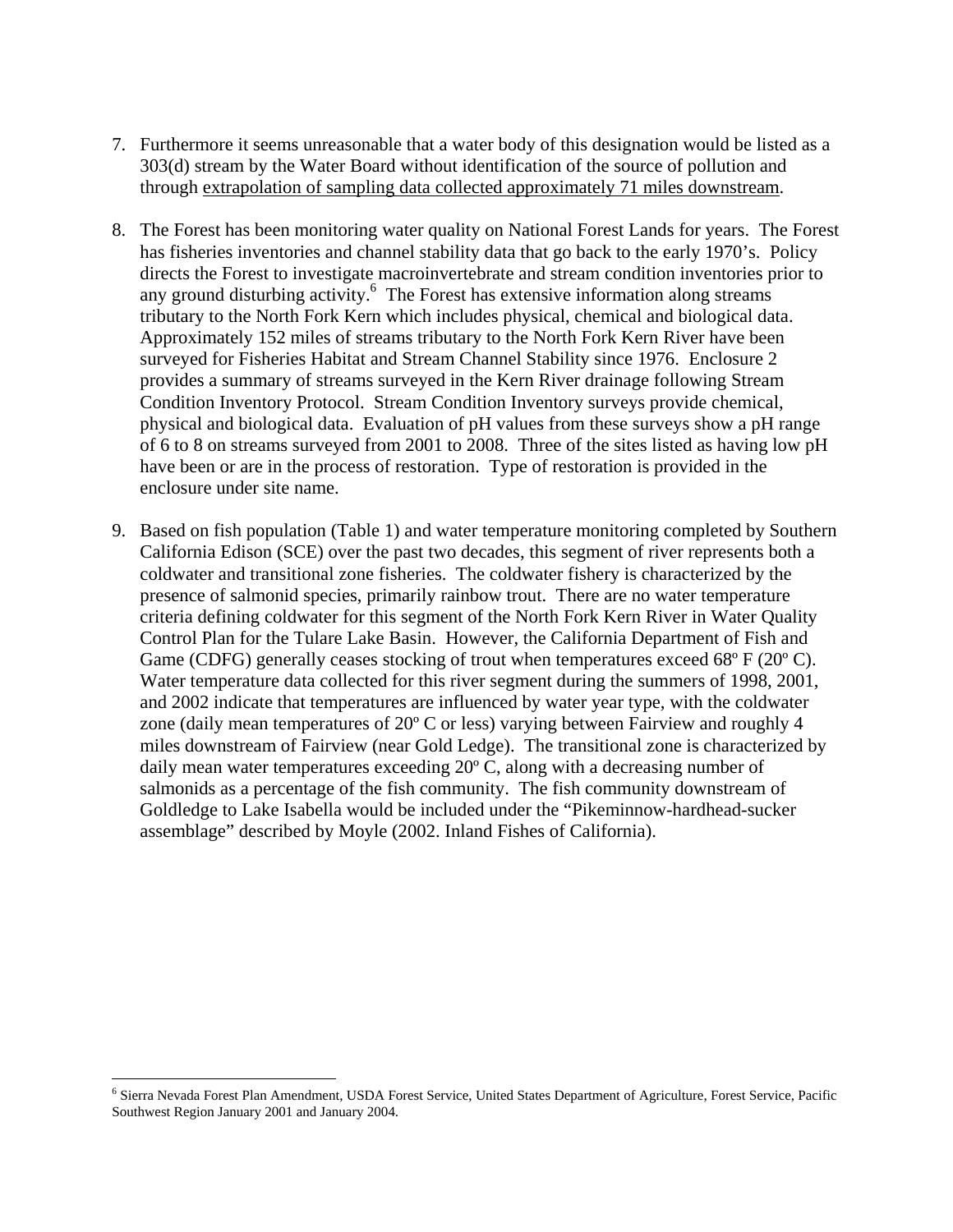|                          | Abundance Estimates (fish/km) |      |              |          |          |  |  |
|--------------------------|-------------------------------|------|--------------|----------|----------|--|--|
|                          | 1989                          | 1990 | 1991         | 1998     | 2006     |  |  |
| <b>Roads End</b>         |                               |      |              |          |          |  |  |
| Wild rainbow trout       | 320                           | 186  | 113          | 405      | 215      |  |  |
| Hatchery rainbow trout   | 52                            | 144  | 41           | 14       | 40       |  |  |
| Brown trout              | 10                            | 0    | 10           | 0        | 20       |  |  |
| Sacramento pikeminnow    | 1351                          | 1423 | 773          | 14       | $^{0}$   |  |  |
| Sacramento sucker        | 5732                          | 2691 | 3062         | 4286     | 774      |  |  |
| Hardhead                 | 10                            | 10   | 0            | 0        | 0        |  |  |
| Common Carp              | 0                             | 0    | 0            | 0        | 0        |  |  |
| <b>Total for Station</b> | 7475                          | 4454 | 3999         | 4719     | 1049     |  |  |
| Goldledge                |                               |      |              |          |          |  |  |
| Wild rainbow trout       | 269                           | 86   | 258          | 1496     | 396      |  |  |
| Hatchery rainbow trout   | 75                            | 65   | 108          | 93       | $\Omega$ |  |  |
| Brown trout              | 0                             | 0    | $\mathbf{0}$ | 13       | $\theta$ |  |  |
| Sacramento pikeminnow    | 2634                          | 3935 | 1839         | 339      | 17       |  |  |
| Sacramento sucker        | 3710                          | 4065 | 3774         | 5159     | 3464     |  |  |
| Hardhead                 | 441                           | 398  | 118          | 0        | 0        |  |  |
| Common Carp              | 0                             | 0    | 0            | $\bf{0}$ | 0        |  |  |
| Total for Station        | 7129                          | 8549 | 6097         | 7100     | 3877     |  |  |
| <b>Hospital Flat</b>     |                               |      |              |          |          |  |  |
| Wild rainbow trout       | 10                            | 0    | $\bf{0}$     | 1028     | 0        |  |  |
| Hatchery rainbow trout   | $\theta$                      | 0    | 0            | 85       | 0        |  |  |
| Brown trout              | 0                             | 0    | $\mathbf 0$  | 0        | $\theta$ |  |  |
| Sacramento pikeminnow    | 2699                          | 6117 | 3495         | 170      | 489      |  |  |
| Sacramento sucker        | 1748                          | 1476 | 2825         | 4700     | 5822     |  |  |
| Hardhead                 | 2194                          | 1126 | 73           | 12       | 0        |  |  |
| Common Carp              | 68                            | 155  | 19           | $\Omega$ | 0        |  |  |
| <b>Total for Station</b> | 6719                          | 8874 | 6412         | 5995     | 6311     |  |  |

**Table 1**: Fish Monitoring Data Collected by SCE

10. The water quality sampling period of 2/2002 to 5/2004 includes numerous wildfires that affected the water quality of the Kern River Basin. During this period the largest wildfire to burn on the Sequoia National Forest was the McNally fire. This fire burnt roughly 150,000 acres during July and August of 2002 in the North Fork Kern River basin, and the effects of the fine sediment and ash was noticed for the next three years as documented at the Kernville Fish Hatchery. Three years after the fire the fish hatchery still had problems with their ponds filling up with ash and sediment.<sup>7</sup> The impacts associated with wildfires could be responsible for changes in pH as values from water board monitoring efforts do not seem consistent with those taken before and after this time frame. It is expected that ash could increase pH values. A study of fire history on water quality could provide interesting relationships. Currently listing the North Fork Kern and downstream waters based on pH values collected from the time period of 2/2002 to 5/2004 could be considered indicative of a temporal trend.

 $\overline{a}$ 

<sup>7</sup> http://www.kvsun.com/articles/2006/10/05/news/04hatchery.txt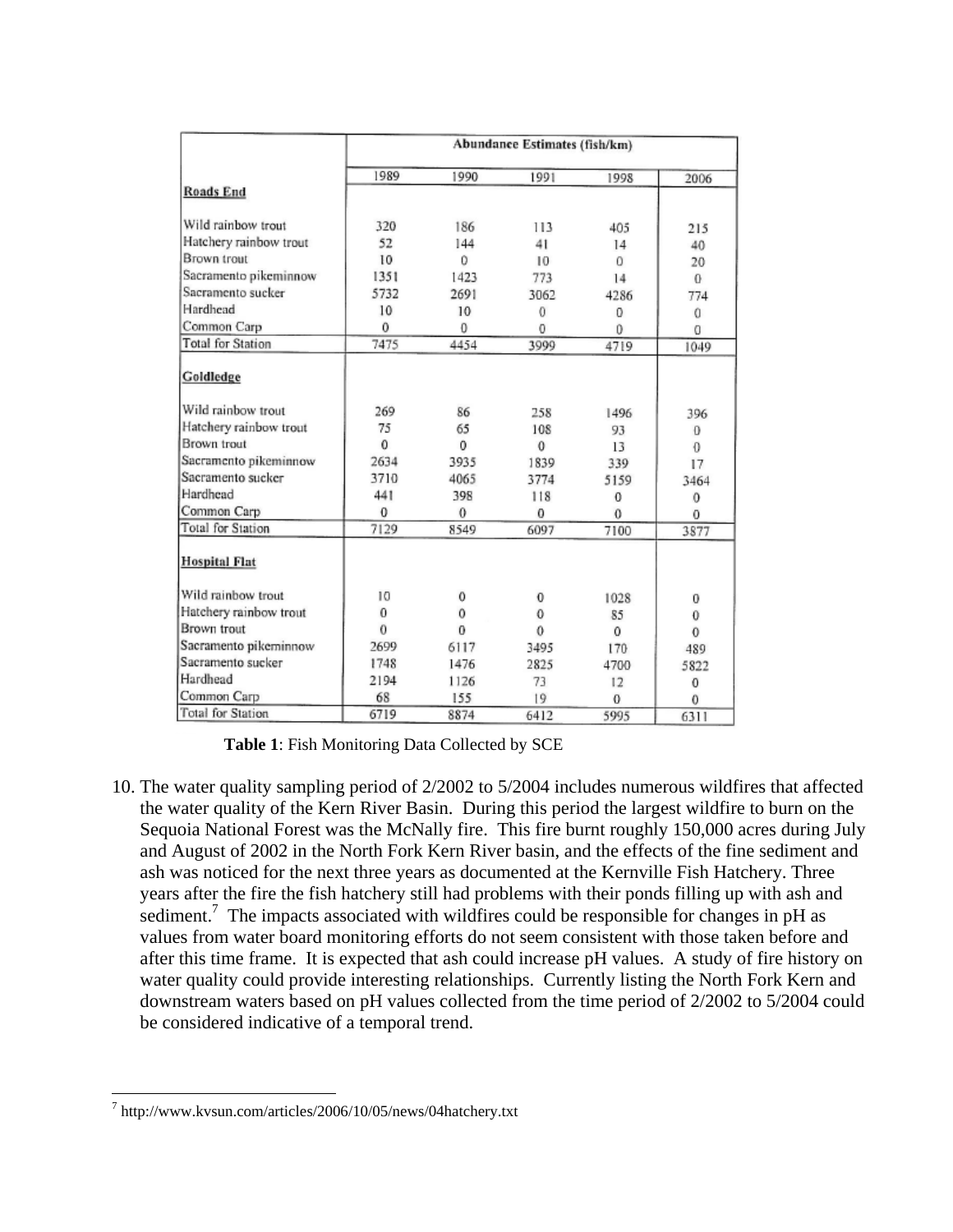- 11. Water chemistry data collected by the USGS on the Sequoia National Park and Sequoia National Forest indicate the following pH values range from 6.5 to 8.3 from 1960-1975 and 1975-1993. Six samples exceed standards set by the Water Board in this time frame. BMP implementation and effectives and soil and water considerations have increased since this time. Enclosure 3 provides pH values from USGS sites in the North Fork Kern River from the Park and stations 11187000 KERN RIVER ABOVE KERNVILLE CA and 11186000 KERN R NR KERNVILLE (RIVER ONLY) CA.
- 12. Geologically the Kern Canyon is well known for the Kern Canyon Lineament. A series of faults (White Wolf, Breckenridge Mountain, Havilah Valley, Hot Springs, and Kern Canyon faults) are responsible for the structural patterns called the "Kern Canyon Lineament<sup>8</sup>." The most well known earthquake associated with these faults was the Arvin-Tehachapi earthquake of 1952. The Kern Canyon Lineament runs roughly parallel to the Kern River below Lake Isabella, through Lake Isabella, and roughly parallel to the North Fork Kern River where it sometimes occupies river valley. Webb  $(1936<sup>9</sup>)$  traced the Kern Canyon Fault from Kernville (which was located pre-reservoir at the time in Lake Isabella near Wofford Heights) to the mouth of Golden Trout Creek, roughly 40 miles. Later in 1940, Miller and Webb<sup>10</sup> extended the Kern Canyon Fault northward to roughly  $118^{\circ}15'$  or to the north boundary of the Kernville quadrangle.

Numerous spring deposited travertine outcrops have been identified in the area. A 1979 compilation of these deposits and associated carbon dioxide springs was published by Feth and Barns in 1979.<sup>11</sup> Donald C. Ross, 1983, mapped travertine deposits in a reconnaissance of the White Wolf-Breckenridge-Southern Kern Canyon Fault Zone.12 Extensive outcrops of gabbro and ultramafic rocks are shown in the area. It is written in the description of map units for this area that, "…gabbro, and lesser dunite and weherlite *are in part serpentinized."* Gabbroic rocks are found south of Wofford Heights marina and as a large inclusion near the west end of Wofford Heights. Mafic Rocks, gabbroic or amphibolic rocks are found in the Bull Run Basin, northeast of the Walker Basin, south of Weldon, east of Big Meadow, between the two dam sites, along the west bank of Isabella across from Rocky Point, and from above Waggy Flat to just north of Walker Basin crossing the lower Kern River. The existence of travertine deposits along a fault zones issuing carbon dioxide rich waters associated with serpentinized rocks is significant with respect to the pH of surface waters.

1

<sup>&</sup>lt;sup>8</sup> Webb, R. W., 1952, Kern Canyon Lineament in Earthquakes in Kern County California During 1952, California Division of Mines, Bull. 171, November 1955, p. 35-36.

<sup>9</sup> Webb, R. W., 1936, Kern Canyon Fault. Southern Sierra Nevada: Journal of Geology, v. 44, p. 631-638.

<sup>&</sup>lt;sup>10</sup> Miller, W. J. and Webb, R. W., 1940, Descriptive geology of the Kernville quadrangle, California: California Journal of Mines and Geology, v. 36, no. 4, p. 343-378.

<sup>&</sup>lt;sup>11</sup> Feth, J. H., Barnes, Ivan, 1979, 'Spring-Deposited Travertine in Eleven Western States, U.S. Geological Survey Water Resources Investigations, 79-35 Open file report.

<sup>&</sup>lt;sup>12</sup> 1983, Ross, D. C., Reconnaissance Geologic Map of Basement Rocks Along the White Wolf-Breckenridge-Southern Kern Canyon Fault Zone, Southern Sierra Nevada, California, USGS, Bulletin 1651, Plate 1.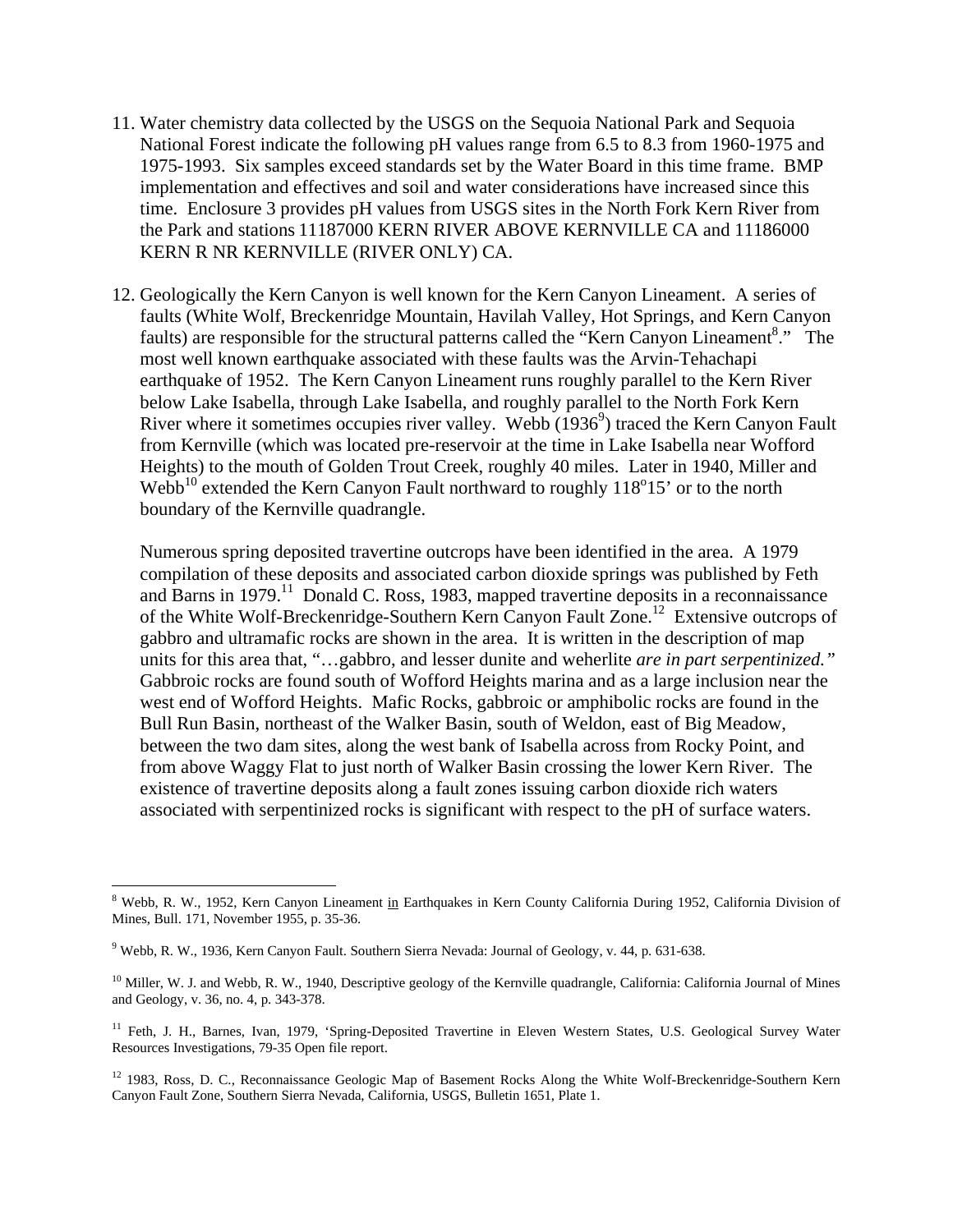Carbon dioxide rich waters are commonly associated with active faults (Barns and others, 1975<sup>13</sup>; Irwin and Barnes, 1975<sup>14</sup>; Feth and Barnes, 1979<sup>15</sup>). It is documented that groundwaters associated with serpentinization are characterized by a high pH (Pentecost,  $2005^{16}$ ; Barnes and O'Neil, 1969<sup>17</sup>). Pentecost (2005<sup>15</sup>) describes the reaction of carbon dioxide and bicarbonate present within groundwater to react with aqueous OH<sup>-</sup> yielding waters with pH that can exceed 9 and often lead to deposition of travertine.<sup>18</sup> Examples of travertine deposition and high pH waters associated with serpentinization occur through out California and the world (O'Neil and Barns,  $1971^{19}$ ).

Chemical and isotope data image search of USGS database provides data in support of the geochemical reactions suggested in this section. Two hot springs in the Kern Canyon associated with mafic and ultramafic rocks have pH levels of 9.61 and 9.25, both values taken in 1975 at Democrat Hot Springs and Miracle Hot Springs, respectively. As expected calcium and magnesium values for the site were low at 1.6 and <0.1 for Democrat and 1.5 and <0.1 for Miracle Hot Springs, available calcium and magnesium would have precipitated out in the formation of travertine  $(Ca, Mg SiO<sub>2</sub>)$ . While these locations are in the Lower Kern Canyon it demonstrates the relationship between carbon dioxide rich waters along fault zones and serpentinization.

Based on the structural, petrographic and geochemical relationships surrounding the sampled sites in the Kern Canyon it is evident that some increases in pH could be associated with faulting, serpentinization, and deposition of travertine and not management activity. Evaluation of these conditions through study would provide a much better understanding of source and defining an attainable water quality standard. It is expected that the current conditions are from anthropogenic causes. While these conditions are present just above Kernville and they do not extend upstream through the entire reach being considered for listing, conditions are more pronounced in Lake Isabella and along the Lower Kern River.

13. The water quality sampling performed by the Water Quality Control Board from 2/2002 to 5/2004 was performed during low water conditions. The average flow above Isabella during this time was 697 cfs. Average flow conditions above Lake Isabella from 1994 to 2004 are 1040 cfs.

<sup>1</sup> <sup>13</sup> Barns, Ivan, Irwin, W. P., Gibson, H. A., 1975, Geologic map showing springs rich in carbon dioxide or chloride in California: U. S. Geological Survey Water Resources Open File Map.

<sup>&</sup>lt;sup>14</sup> Irwin, W. P., Barnes, Ivan, 1975, Effects of Geologic Structures and Metamorphic Fluids on Seismic Behavior of the San Andreas Fault System in Central and Northern California: Geology, v. 3, p. 713-716.

<sup>&</sup>lt;sup>15</sup> Feth, J. H., Barnes, Ivan, 1979, 'Spring-Deposited Travertine in Eleven Western States, U.S. Geological Survey Water Resources Investigations, 79-35 Open file report.

<sup>16</sup> Pentecost, Allan, 2005, Travertine, Springer, Netherlands, 445 p.

<sup>&</sup>lt;sup>17</sup> Barns, Ivan, O'Neil, J. R., 1969, The Relationship between Fluids in Some Fresh Alpine-Type Ultramafics and Possible Modern Serpentinization, Western United States: Geological Society of America Bulletin, v. 80, p 1947-1960.

 $18$  Chemical reactions to increase pH are documented inEnclosure 4.

<sup>&</sup>lt;sup>19</sup> O'Neil, J. R., Barns, Ivan, 1971, C13 and O18 compositions in some freshwater carbonates associated with ultramafic rocks and serpentinites: western United States', Geochim. Cosmochim. Acta, 35, 687-697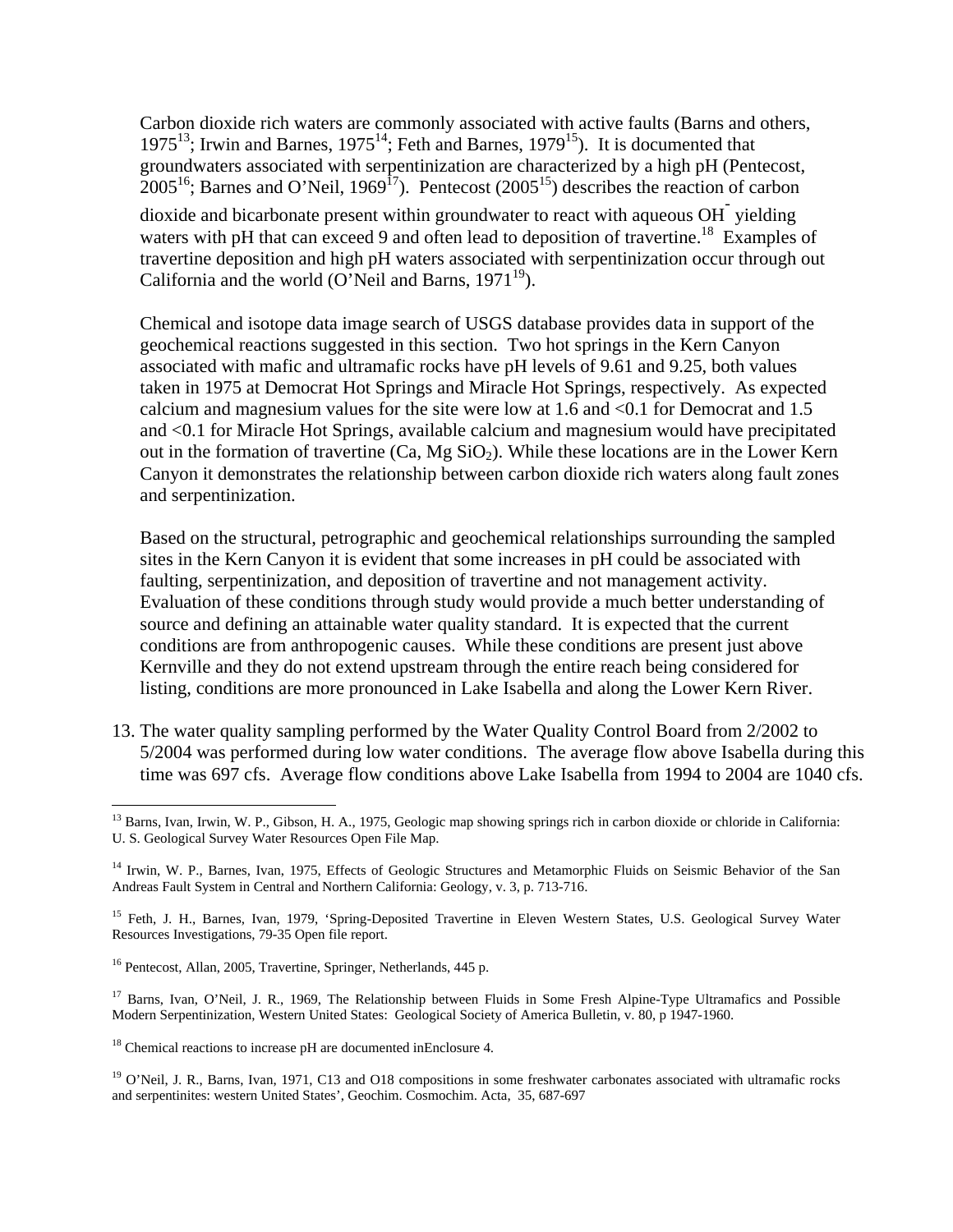It is reasonable to expect pH value to be higher as inflow from hot springs with naturally high pH waters would be less diluted during low flow conditions. The results of this sampling would be considered to document a temporal trend.

14. Riparian grazing allotment transects monitoring data collected at North Fork Kern River sites between 2000 and 2007. The purpose of the US forest Service Region 5 Range Monitoring Project is to establish permanent plots on key range sites across National Forest lands in Region 5 (California) in order to provide long-term monitoring of range condition. Each site will be reread after five years. In addition, the project is designed to provide an ecological classification (vegetative, soils, and hydrologic) and quantitative condition scorecards for meadows. These products are intended for use by range conservationists, wildlife biologists, hydrologists, soil scientists, and fisheries biologists in inventorying and assessing meadow conditions.<sup>20</sup> Enclosure 5 provides data collected for the Range Monitoring Program in the North Fork Kern Watershed.

## **Lake Isabella**

 $\overline{a}$ 

This water segment, as identified by the Board, appears to include lake lands below 2605 feet elevation to Isabella Dam. Sampling that placed Lake Isabella for consideration on the 303(d) lists are at nine sites along the lake. The locations of these sites are at Tillie Creek, Boulder Gulch, Pioneer Point, Main Dam, South Fork Recreation Area, French Gulch, Camp 9, Hanning Flat, and Wofford Heights. Sampling occurred for  $2^{1/2}$  years from 2002 to 2004. Findings of the water board sampling indicate pH values range from 7.4 to 10.2 and DO value range from 4.2 to 12.44. Acceptable pH ranges are 6.5 to 8.3 and DO are 7 mg/l and above. The source of the pH and the DO is stated as unknown. Beneficial use for Lake Isabella is stated as *Cold Freshwater Habitat* in Appendix F, Supporting Information, Draft 2008 California 303(d)/305(b) Integrated Report, Kern River, Lake Isabella, Decision ID 15951, DO and 15952 pH sections. Enclosure 1 provides maps and details obtained from the Central Valley Water Quality Control Board on sampling location and sampling results.

Based on the location and extent of this reach the Forest Service feels it is inappropriate to list Lake Isabella. With the objective of basing listings on the most current and accurate information, the Forest offers the following information on conditions in Lake Isabella:

- 1. The USFS and USDI manage approximately 1,410 square miles of the 2,074 square mile watershed that drains into Lake Isabella. A primary objective of the USFS in managing our portion of these lands is to improve and protect watershed conditions (USDA Forest Service Strategic Plan, 2007). The USFS recognizes its responsibilities to protect water quality and supports the efforts of the Regional Board to enforce the Clean Water Act and the California Water Code through revision of its 303(d) list of impaired water bodies.
- 2. The Forest has been monitoring water quality on National Forest Lands for years. The Forest has fisheries inventories and channel stability data that go back to the early 1970s. New policy directs the Forest to investigate macroinvertebrate and stream condition inventories prior to any

**<sup>20</sup>** USFS Region 5 Range Monitoring Project, 2006 Report, by: Dave Weixelman, Range Ecology, U.S. Forest Service, Nevada City, CA , April 27, 2007, http://fsweb.r5.fs.fed.us/unit/nrm/range/monitoring/2006\_R5\_range\_monitoring\_rpt.pdf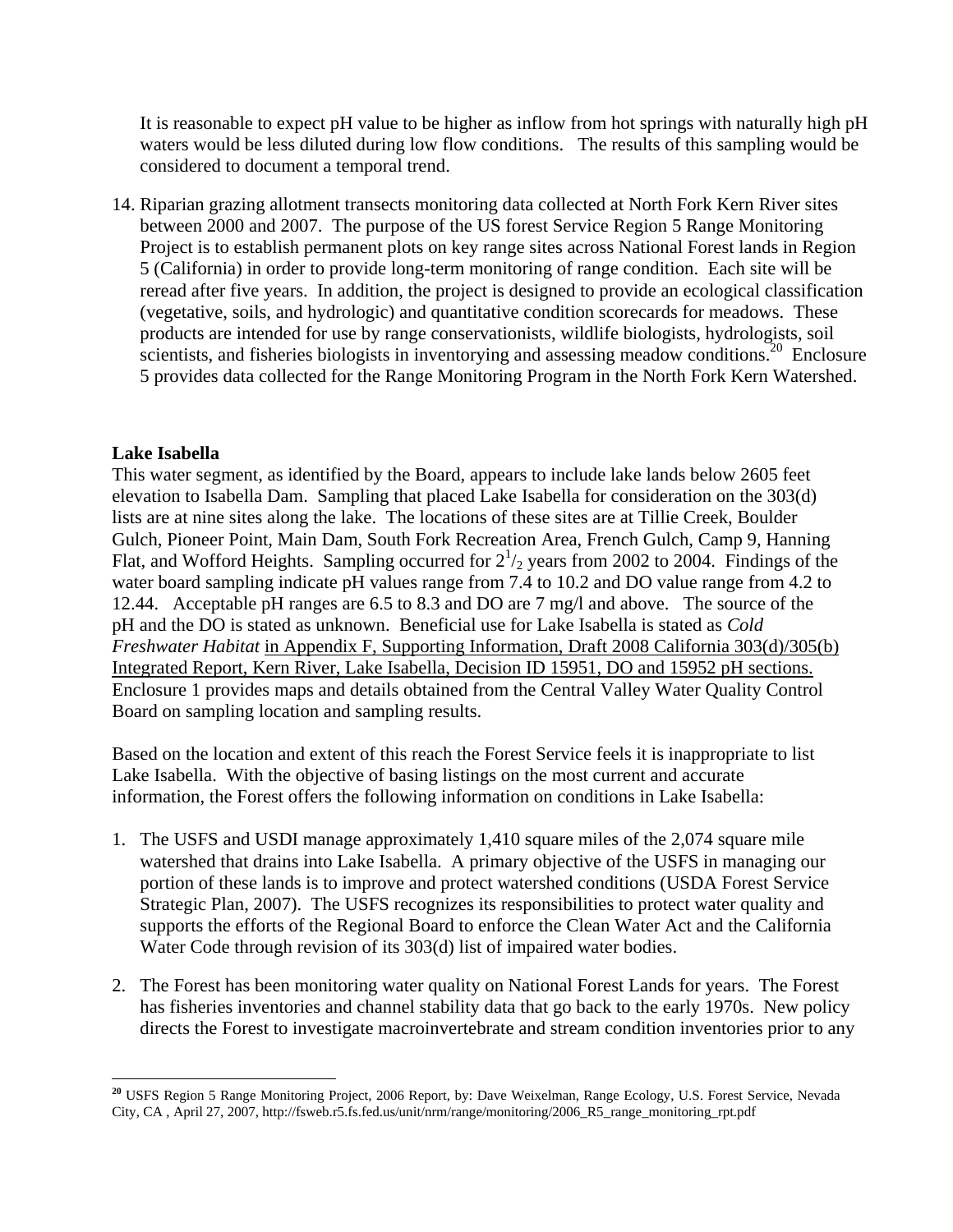ground disturbing activity.<sup>21</sup> The Forest has extensive information along streams that flow into Lake Isabella which includes physical, chemical and biological data. Roughly 166 miles of stream that flow in to Lake Isabella have been surveyed for Fisheries Habitat and Stream Stability since 1976. Enclosure 2 provides a summary of all streams surveyed in the Kern River drainage following Stream Condition Inventory Protocol. These surveys provide chemical, physical, and biological data. Evaluation of pH values from these surveys show a pH range of 6 to 8 on streams surveyed from 2001 to 2008. As mentioned above three of the sites with pH values of 6 are in the process of or have recently been restored. All three of these sites are located in areas tributary to the North Fork Kern. Type of restoration is provided in the enclosure under site name.

- 3. The water quality sampling period of 2/2002 to 5/2004 includes numerous wildfires that affected the water quality of the Kern River Basin. During this period the largest wildfire to burn on the Sequoia National Forest was the McNally fire. This fire burnt roughly 150,000 acres during July and August of 2002 in the North Fork Kern River basin, and the effects of the fine sediment that included ash was noticed for the next three years as documented at the Kernville Fish Hatchery. Three years after the fire the fish hatchery still had problems with their ponds filling up with ash and sediment.<sup>22</sup> The Borel fire burned 3,430 acres in the summer of 2002 from below Isabella Dam at Borel Power House to the Lake Office. A total of 168,014 acres burned from 2002 to 2004 adjacent or upstream of Lake Isabella and Kern River. A table of fire events and size are displayed in enclosure 1. Ash from these fires was deposited into Lake Isabella. Impacts associated with wildfires could be responsible for changes in pH, as values from water board monitoring efforts do not seem consistent with those taken before and after this time frame. It is expected that ash could increase pH values. The proposal of listing the North Fork Kern and downstream waters based on pH values collected from the time period of 2/2002 to 5/2004 could be considered indicative of a temporal trend.
- 4. Fish kills followed the McNally fire. The National Weather Service in their report following the first major storm to affect the area after the McNally fire documented the presence of fish kills as a result of flooding and debris slides in the Kern Canyon.<sup>23</sup> They state,<br>"*…Erosion problems associated with the McNally Fire in Southeast Tulare and Northeast Kern Counties*,

*debris was spread across many mountain roads in the area as well as contributing to a fish kill in the Kern River. Additional flooding and mudslide problems were noted along Highway 178 in Kern County. Peak flow into Lake Isabella from the Kern River was 26,500 CFS on Friday night, the 8<sup>th</sup> (2002). The lake storage increased from 82,000 acre-feet to 109,000 acre-feet and increased in elevation 5 feet in a 2-day period from the 8th to 9th."*

The dead fish ended up along the banks of Lake Isabella. It is expected that DO levels would be decreased as a result of the decaying fish. It is most interesting to note that the majority and the lowest DO values presented by the Water Quality Control Board as not meeting

1

<sup>&</sup>lt;sup>21</sup> Sierra Nevada Forest Plan Amendment, USDA Forest Service, United States Department of Agriculture, Forest Service, Pacific Southwest Region January 2001 and January 2004.

<sup>22</sup> http://www.kvsun.com/articles/2006/10/05/news/04hatchery.txt

<sup>&</sup>lt;sup>23</sup> November 2002, National Weather Service and Unusual Weather Phenomena, http://www.wrh.noaa.gov/hnx/stormdat/2002nov.pdf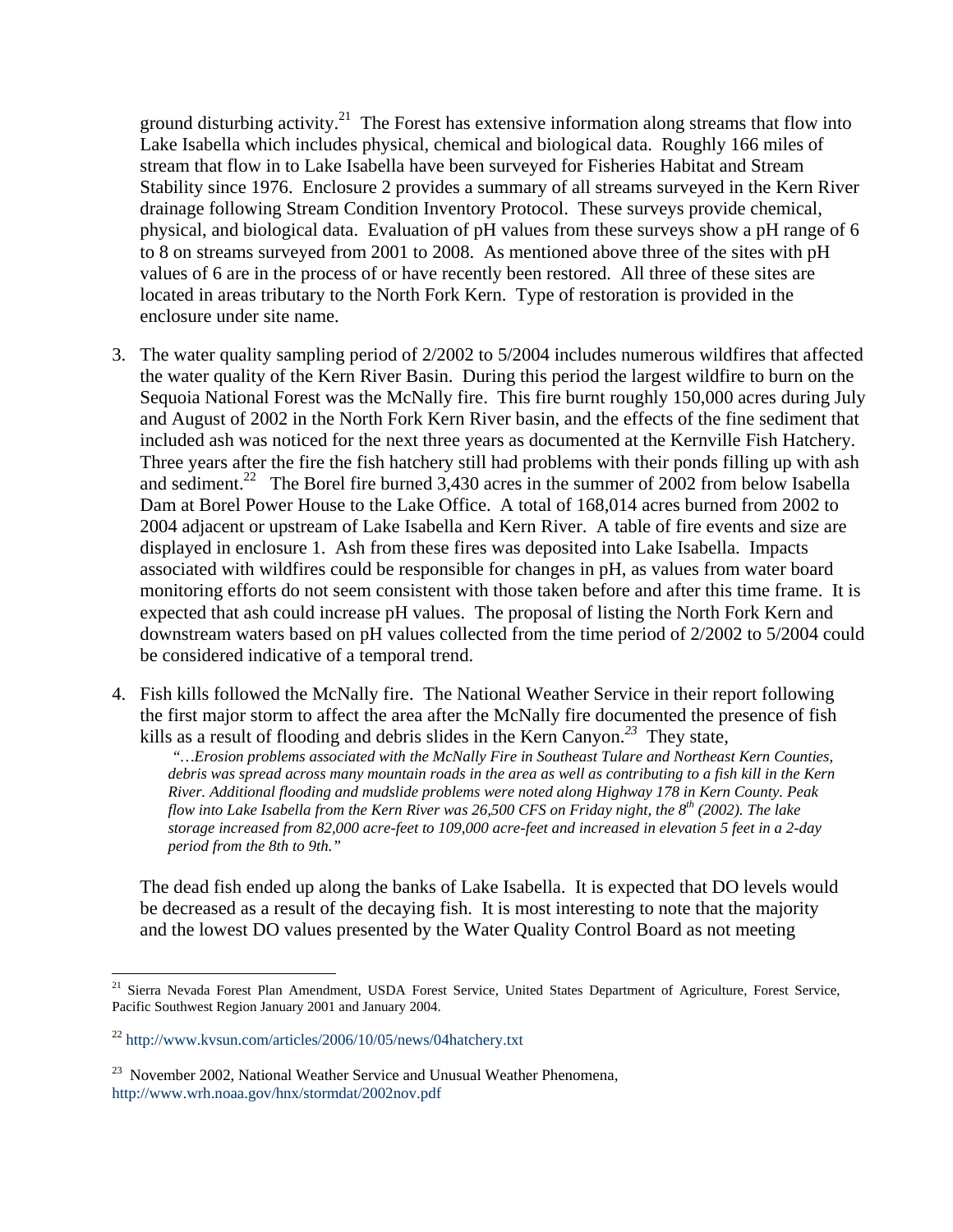standards were taken on  $12/11/2002$  (4.2 – 5.91) roughly one month after the report of fish kills. These values constitute seven of a total of ten samples that do not meet standards. The three remaining DO values not meeting standards were collected on 6/19/2002 (6.03, 6.91) and 9/17/2002 (6.53). The proposal of listing Lake Isabella based on DO values collected from the time period of 2/2002 to 5/2004 could be considered indicative of a temporal trend. Furthermore DO samples were taken during the lowest water years within a 15 year period.

5. The water quality sampling period of 2/2002 to 5/2004 was taken during the lowest water years within a 15 year period. As mentioned above in the section on the North Fork Kern River, geology has a part to play relative to pH values. Documented pH for hot springs has pH levels of 9.61 and 9.25, both values taken in 1975 at Democrat Hot Springs and Miracle Hot Springs, respectively. During low water years the pH from these springs would be less diluted in affected water bodies. Furthermore as discussed later in this section DO values are a function of water depth, temperature in addition to the presence of decaying organic material. The Graph 1 provides a reference of water storage in Lake Isabella during the 2/2002 to 5/2004 sampling period relative to water storage in previous and subsequent years over a 15 year period<sup>24</sup>. Based on this information listing Lake Isabella based on DO and pH values collected from the time period of 2/2002 to 5/2004 could be considered indicative of a temporal trend.



#### **Graph 1, Monthly Reservoir from 1/1995 to 3/2009. Box represents Water Quality Control Board sampling period from 2/2002 to 5/2004.**

 $24$  California Data Exchange Web Site http://cdec.water.ca.gov

 $\overline{a}$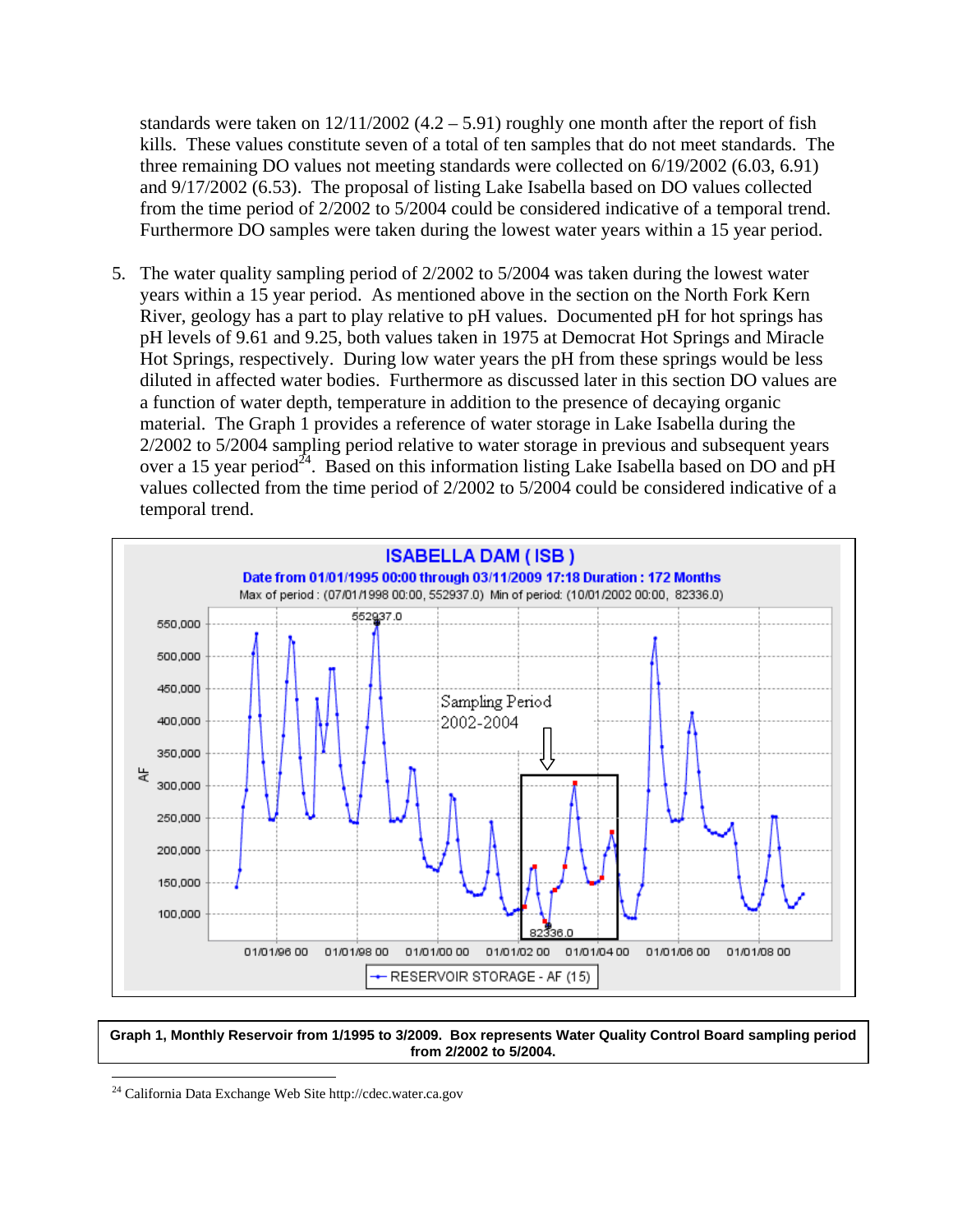- 6. Geologically Kern Canyon fault runs right down the center of Lake Isabella. The peninsula between the two Isabella dams is one of the best places to see the fault zone. Evidence of hydrothermal alteration is present at this location and has converted virtually all the original mafic minerals to muscovite, chlorite, and calcite. Map units at the dam show small bodies of gabbroic, amphibolitic rocks, or olivine gabbro (Ross,  $1986^{25}$ ). This area has the same geochemical characteristics as described in the North Fork Kern River section relative to high pH values.
- 7. SCE completed field surveys related to water quality in the Kern River and Lake Isabella to supplement the historic water quality data with more current information. These surveys included water quality sampling in the river and reservoir, a reservoir limnology survey, a water temperature monitoring study in the river, and benthic macroinvertebrate sampling in the river using California Stream Bioassessment (CSB) protocols. In addition, SCE conducted a study of non-point sources of pollution. There were seven sampling stations for the water quality survey. Station 1 was located at the Main dam in Lake Isabella. Evaluation of the data indicates that pH meets state water quality standards for Lake Isabella. Results of the study are as follows in Table 2 and 3:

## *Water Temperature*

*During most of the year, there was little stratification by depth of water temperatures in the reservoir. Stratification was greatest during May and June, when the temperature difference between the near surface water and the bottom water was about 10º F. The results of the water quality survey that was conducted in Lake Isabella and the Kern River are given below in Table 2 along with the mean daily flows corresponding to the sampling dates for each of the seven stations.* 

*Table 2: Water temperature (º F) and mean daily flow (cfs) data for Lake Isabella and Kern River from May through September, 2001, at the seven sampling stations (Source: SCE license application, as modified by staff).* 

|              |                  | <b>Station</b>                             |
|--------------|------------------|--------------------------------------------|
| <b>Month</b> | <b>Parameter</b> | 1-Main Dam<br><b>Lake Isabella Station</b> |
|              |                  |                                            |
| May          | Temp             | 66.3                                       |
| June         | Temp             | 71.2                                       |
| July         | Temp             | 71.7                                       |
| August       | Temp             | 72.5                                       |
| September    | Temp             | 72.5                                       |

#### *Water Quality Parameters*

 $\overline{a}$ 

*The results of the water quality study in Lake Isabella, conducted from May through September, 2001, are given below in Table 3.* 

*Table 3: Range of water quality parameters from water quality surveys conducted May through September, 2001, at the Main Isabella Dam station (Source: SCE license application, as modified by staff).* 

*Parameters* Range Station

<sup>&</sup>lt;sup>25</sup> Ross, Donald C., 1986, Basement-Rock Correlations Across the White Wolf-Breckenridge-Southern Kern Canyon Fault Zone, California. US Geological Survey Bulletin #1651, Wash, USGPO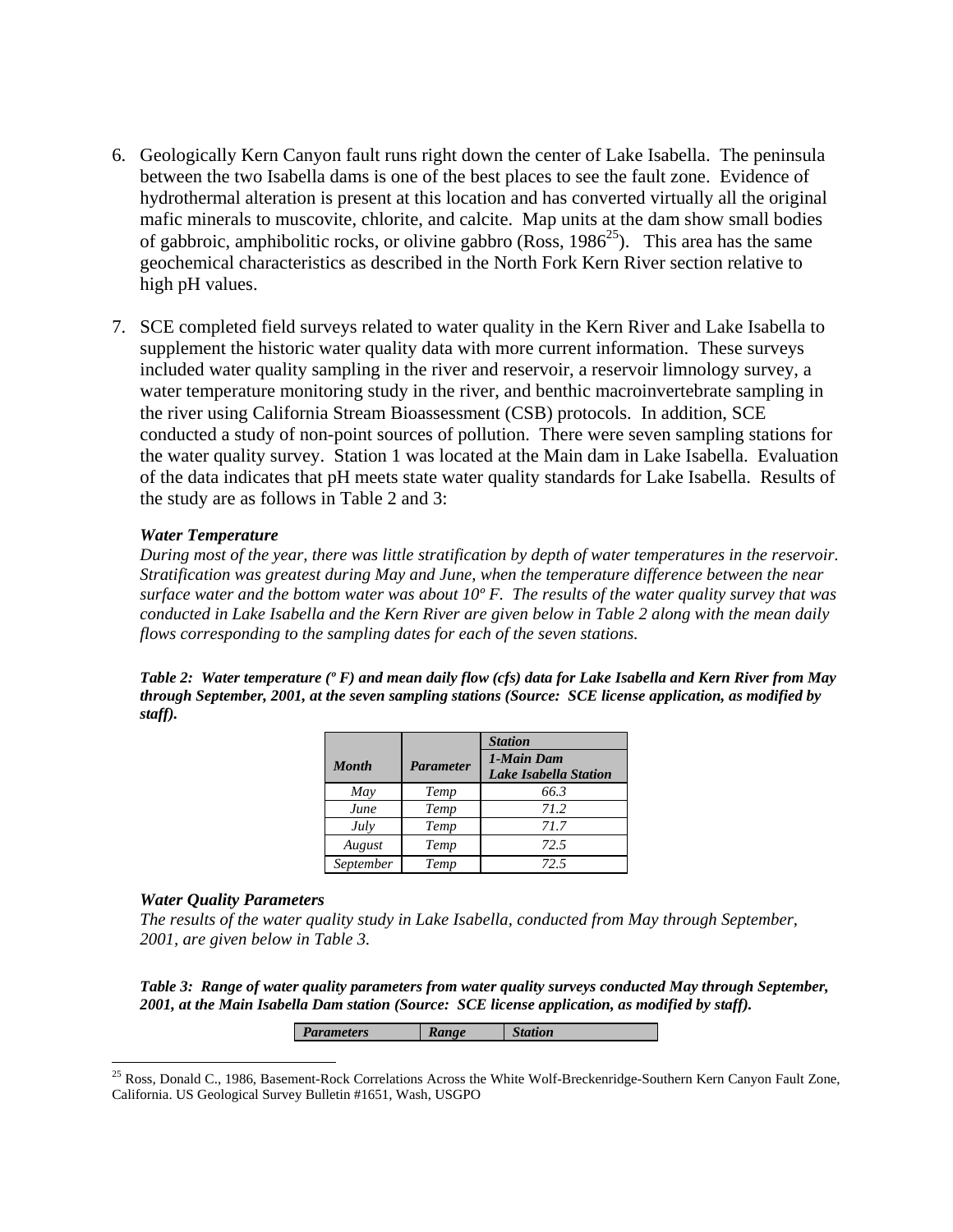|                                   |      | 1-Main Dam<br><b>Lake Isabella Station</b> |
|-----------------------------------|------|--------------------------------------------|
|                                   | Low  | 4.9                                        |
| DO(mg/L)                          | High | 8.6                                        |
|                                   | Low  | 6.8                                        |
| pH                                | High | 7.6                                        |
| Conductivity                      | Low  | 106                                        |
| (uS/cm)                           | High | 137                                        |
| Copper $(\mu g/L)$                | Low  | 1.76                                       |
|                                   | High | 4.05                                       |
| $Chloride$ (mg/L)                 | Low  | 3.28                                       |
|                                   | High | 4.80                                       |
|                                   | Low  | 1.32                                       |
| Turbidity (NTU)                   | High | 4.99                                       |
| <b>Hardness</b>                   | Low  | 32.5                                       |
|                                   | High | 42.5                                       |
| Total<br>Alkalinity               | Low  | 38                                         |
| (mg/L)                            | High | 52                                         |
| Ammonia<br>$\boldsymbol{N}$<br>as | Low  | 0.09                                       |
| (mg/L)                            | High | 0.12                                       |
| N<br><b>Nitrate</b><br>as         | Low  | 0.22                                       |
| (mg/L)                            | High | 0.30                                       |
| Nitrite as $N$ (mg/L)             | Low  | 0.009                                      |
|                                   | High | 0.009                                      |
| Orthophosphate as                 | Low  | 0.016                                      |
| P(mg/L)                           | High | 0.016                                      |
| Coliform<br>Fecal                 | Low  | 1.0                                        |
| (MPN/100ml)                       | High | 1.0                                        |

*The reservoir limnology survey was conducted from August to November, 2001. Three sampling stations were used in this survey, one near the Main dam (Station 1) (same as the reservoir station for the water quality sampling survey), one near the Auxiliary dam (Station 2), and the other in the North Fork arm of the reservoir (Station 3). Water samples were collected monthly from three depths at each station: 3 feet below the surface (a), mid-depth (b), and 3 feet above the bottom (c). The results of the reservoir limnology survey are given in Table 4.* 

*Table 4: Range of water quality parameters from the reservoir limnology survey conducted from August through November, 2001, at the three sampling stations (1=Main dam, 2=Auxiliary dam, 3=North Fork Kern River, a=3 feet below surface, b=mid-depth, c=3 feet above bottom) (Source: SCE license application, as modified by staff).* 

| <i>mourfied by stuff</i> .<br><b>Parameter</b>                             |       |       | <b>Station</b> |       |       |       |       |       |                |       |
|----------------------------------------------------------------------------|-------|-------|----------------|-------|-------|-------|-------|-------|----------------|-------|
| *Conductivity<br>$**Total$<br>Alkalinity<br>***Orthophos<br>$phate$ as $P$ | Range | 1a    | 1 <sub>b</sub> | 1c    | 2a    | 2b    | 2c    | 3a    | 3 <sub>b</sub> | 3c    |
| DO(mg/L)                                                                   | Low   | 4.9   | 5.8            | 0.1   | 4.3   | 3.7   | 2.7   | 6.4   | 6.4            | 3.8   |
|                                                                            | High  | 6.8   | 5.9            | 5.9   | 8.0   | 7.5   | 7.1   | 8.7   | 7.4            | 7.4   |
|                                                                            | Low   | 6.80  | 6.62           | 6.30  | 6.80  | 6.80  | 6.50  | 6.90  | 6.82           | 6.88  |
| pH                                                                         | High  | 7.35  | 7.20           | 7.06  | 7.24  | 7.24  | 7.20  | 7.87  | 7.47           | 7.30  |
| $Cond.*$                                                                   | Low   | 119   | 120            | 123   | 121   | 121   | 121   | 121   | 121            | 121   |
| (uS/cm)                                                                    | High  | 147   | 147            | 148   | 147   | 147   | 146   | 148   | 148            | 148   |
|                                                                            | Low   | 39    | 40             | 44    | 41    | 42    | 45    | 47    | 45             | 43    |
| $TA^{**}(mg/L)$                                                            | High  | 59    | 50             | 58    | 55    | 57    | 53    | 58    | 59             | 51    |
| <b>Nitrate</b>                                                             | Low   | 0.22  | 0.22           | 0.21  | 0.21  | 0.22  | 0.22  | 0.22  | 0.28           | 0.27  |
| (mg/L)                                                                     | High  | 0.51  | 0.51           | 0.51  | 0.45  | 0.45  | 0.46  | 0.42  | 0.43           | 0.37  |
| Nitrite                                                                    | Low   | 0.009 | 0.012          | 0.006 | 0.012 | 0.009 | 0.006 | 0.009 | 0.006          | 0.009 |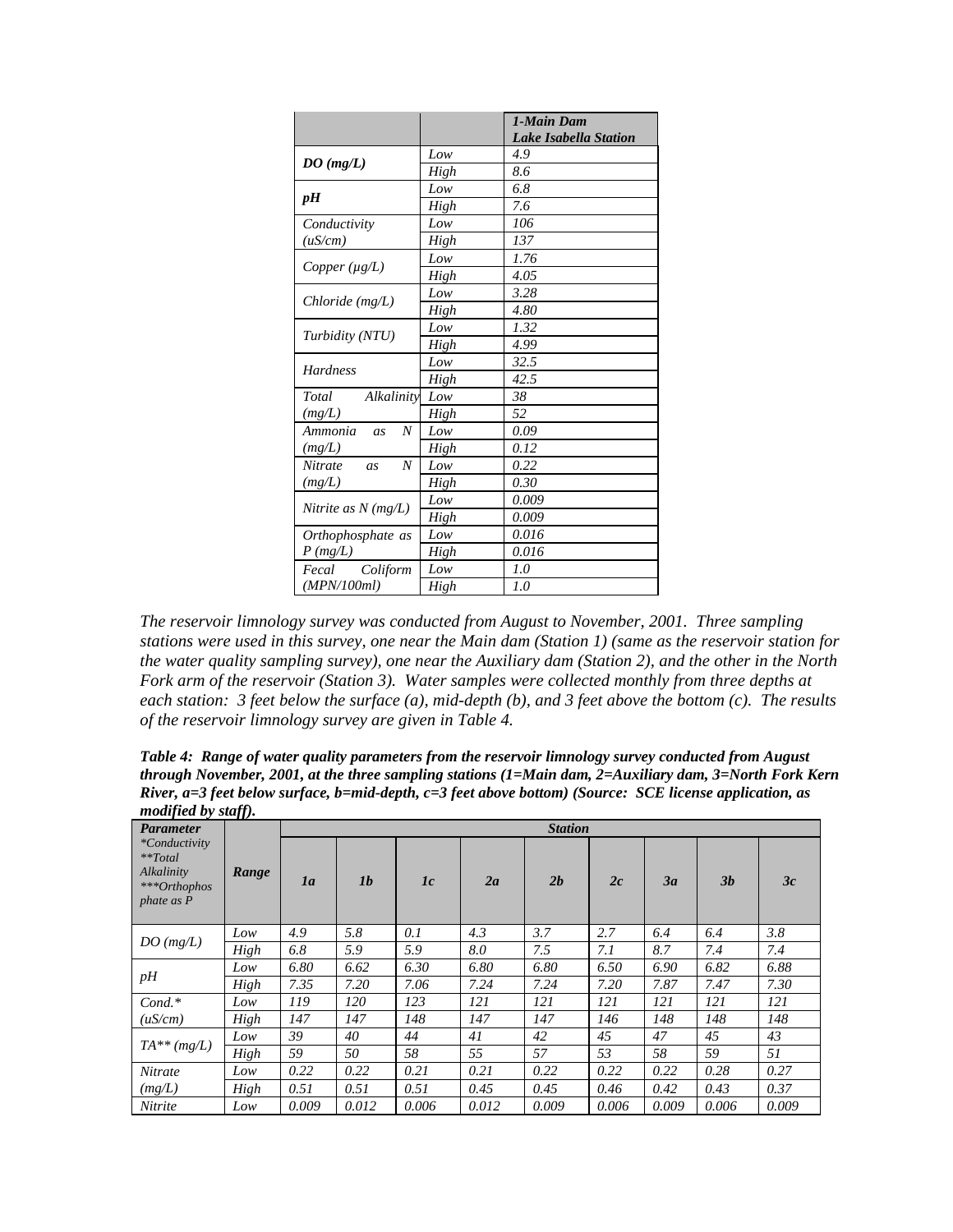| (mg/L)        | High | 9.012 | 0.012 | 0.021 | 0.018 | 0.015 | 0.015 | 0.024 | 0.024 | 0.033 |
|---------------|------|-------|-------|-------|-------|-------|-------|-------|-------|-------|
| <b>D***</b> / | Low  | 0.016 | 0.013 | 0.010 | 0.007 | 0.010 | 0.010 | 0.029 | 0.007 | 0.010 |
| (mg/L)        | High | 0.010 | 0.020 | 0.062 | 0.085 | 0.078 | 0.026 | 0.049 | 170   | 0.042 |

8. Based on Forest fisheries sampling data (Table 5) Lake Isabella supports primarily a centrachid sportfishery. Trout are stocked annually, but are not considered self-sustaining. The water temperature data and the fish species composition are consistent with the beneficial use of warm water fishery. The Forest would like to see a designation of warm fresh water habitat placed on this water body.

| Table 5 Forest Fisheries Sampling Data 1998-2001 |      |      |      |      |  |  |  |  |  |  |
|--------------------------------------------------|------|------|------|------|--|--|--|--|--|--|
| <b>Fish/Year</b>                                 | 1998 | 1999 | 2000 | 2001 |  |  |  |  |  |  |
| sucker                                           |      | 14   | 8    |      |  |  |  |  |  |  |
| carp                                             | 2    | 8    |      |      |  |  |  |  |  |  |
| shad                                             |      |      |      |      |  |  |  |  |  |  |
| catfish                                          |      | 5    |      | 8    |  |  |  |  |  |  |
| bluegill                                         | 63   | 18   | 31   | 31   |  |  |  |  |  |  |
| <b>bass</b>                                      | 29   | 23   | 46   | 34   |  |  |  |  |  |  |
| hardhead                                         |      |      |      |      |  |  |  |  |  |  |
| rainbow trout                                    |      |      |      | 2    |  |  |  |  |  |  |
| crappie                                          |      |      |      |      |  |  |  |  |  |  |

**Table 5:** Fish Sampling Data from Lake Isabella (data is in %)

- 9. Lake Isabella is a manmade lake constructed to provide flood control and irrigation. Safety issues have resulted in lowering of water surface in the lake. Lake Isabella has limited shade, hot summer air temperatures, and high winds which results in water temperatures in excess of 71<sup>o</sup> F. in August. DO is a function of temperature. As seen in the above data high DO values are within water quality standards at every station monitored. It is assumed that this is a function of lake temperatures which is a function of water depth and time of year. If a designation of warm fresh water were recognized for Lake Isabella, a beneficial use much more appropriate for existing habitat conditions DO would not be an issue.
- 10. Riparian grazing allotment transects monitoring data collected at North Fork Kern River and South Fork Kern sites that flow into Lake Isabella collected between 2000 and 2007. The purpose of the US Forest Service Region 5 Range Monitoring Project is to establish permanent plots on key range sites across National Forest lands in Region 5 in order to provide long-term monitoring of range condition. Each site will be reread after five years. In addition, the project is designed to provide an ecological classification (vegetative, soils, and hydrologic) and quantitative condition scorecards for meadows. These products are intended for use by range conservationists, wildlife biologists, hydrologists, soil scientists, and fisheries biologists in inventorying and assessing meadow conditions.26 Enclosure 5 provides data collected for the Range Monitoring Program in watersheds that have the potential to affect Lake Isabella.

 $\overline{a}$ 

**<sup>26</sup>** USFS Region 5 Range Monitoring Project, 2006 Report, by: Dave Weixelman, Range Ecology, U.S. Forest Service, Nevada City, CA , April 27, 2007, http://fsweb.r5.fs.fed.us/unit/nrm/range/monitoring/2006\_R5\_range\_monitoring\_rpt.pdf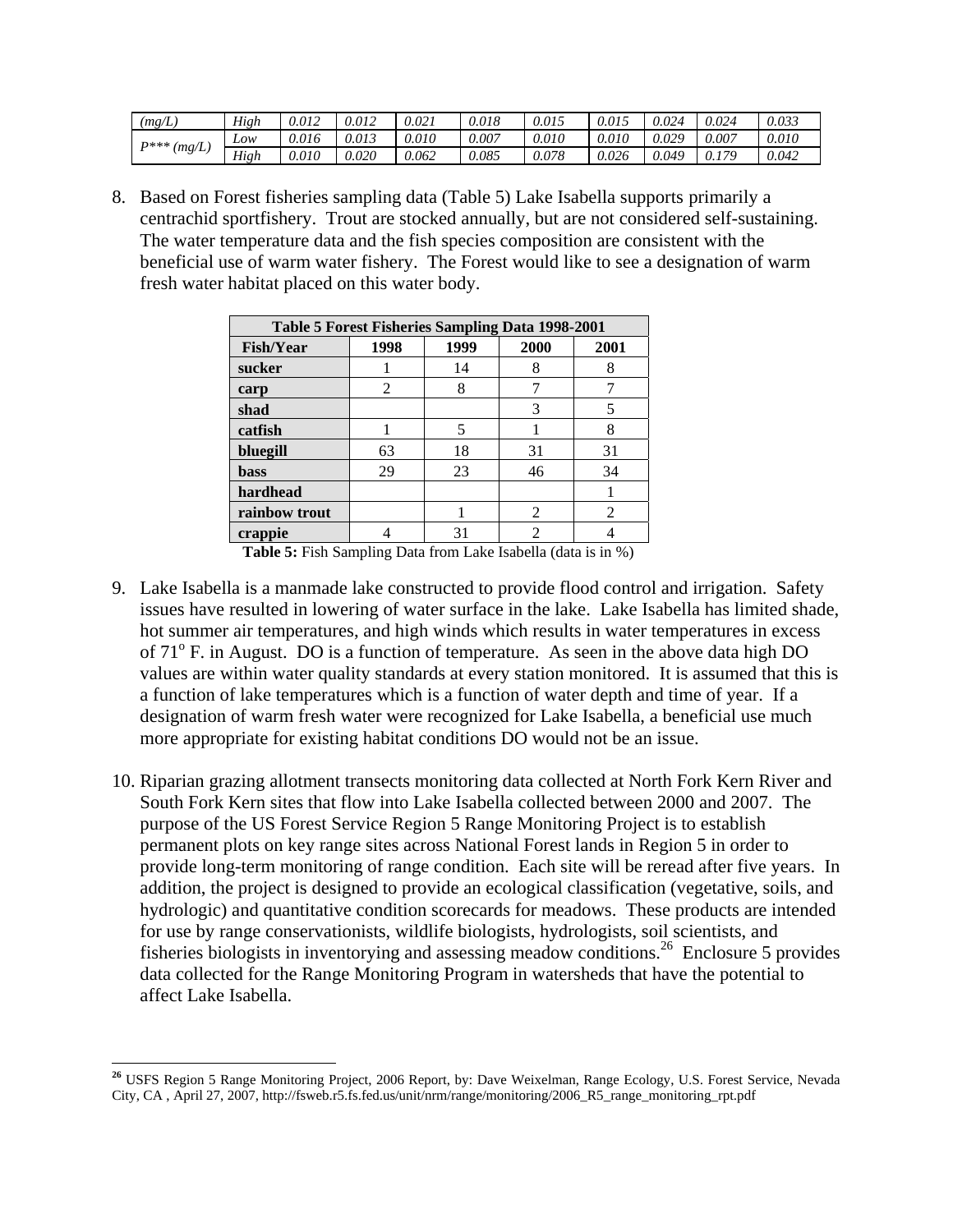## **Kern River, Lower**

This water segment as identified by the Board starts at Kern Dam and proceeds downstream 48.5 miles to the Calloway Weir. Sampling that placed Lower Kern River for consideration to the 303(d) lists are at seven sites, *four of which were included in the Kern River North Fork data set*. However, since these sites are in the Kern River, Lower reach they are included in this data set. The locations of these sites are Rancheria Road, Hart Park, Calloway Weir, Keysville Recreation Area, Democrat, Richbar, and Kern River between mile marker 14 and 15. Sampling occurred for  $2^{1/2}$  years from 2002 to 2004. Findings of the sampling indicate pH values from 7.6 to 8.8. The source of the pH is stated as unknown. Beneficial use for North Fork Kern River is stated as Warm Freshwater Habitat in Appendix F, Supporting Information, Draft 2008 California 303(d)/305(b) Integrated Report, Kern River, Lower, Decision ID 15949, pH section. Enclosure 1 provides maps and details obtained from the Central Valley Water Quality Control Board on sampling location and sampling results.

Based on the location and extent of this reach the Forest Service feels it is inappropriate to list the segment of the Lower Kern River on National Forest Lands. With the objective of basing listings on the most current and accurate information, the Forest offers the following information on conditions in the Lower Kern River:

- 1. The USFS manages approximately 151 square miles of the Lower Kern Watershed as part of the Sequoia National Forest. A primary objective of the USFS in managing our portion of these lands is to improve and protect watershed conditions (USDA Forest Service Strategic Plan, 2007). The USFS recognizes its responsibilities to protect water quality and supports the efforts of the Regional Board to enforce the Clean Water Act and the California Water Code through revision of its 303(d) list of impaired water bodies.
- 2. The Forest has been monitoring water quality on National Forest Lands for years. The Forest has fisheries inventories and channel stability data that go back to the early 1970s. Policy directs the Forest to investigate macroinvertebrate and stream condition inventories prior to any ground disturbing activity.<sup>27</sup> The Forest has extensive information along streams tributary to the Lower Kern which includes physical, chemical, and biological data. Roughly 30 miles of stream that flow in to Lower Kern have been surveyed for Fisheries Habitat and Stream Channel Stability since 1976. Enclosure 2 provides a summary of all streams surveyed in the Kern River drainage following Stream Condition Inventory Protocol. These surveys provide chemical, physical, and biological data. Evaluation of pH values from these surveys show a pH range of 6 to 8 on streams surveyed from 2001 to 2008. None of the watersheds that flow into the Lower Kern River exceed water quality standards for pH.
- 3. Fish sampling from this segment of the Kern River conducted by SCE indicates the Pikeminnow-hardhead-sucker assemblage, along with a non-native centrachid fishery. Some hardhead minnow are present and the primary sportfishery is for smallmouth bass. Water temperatures and species composition are consistent with a warmwater fishery, although rainbow trout are stocked in some segments when water temperatures are less than 68°F.

 $\overline{a}$ <sup>27</sup> Sierra Nevada Forest Plan Amendment, USDA Forest Service, United States Department of Agriculture, Forest Service, Pacific Southwest Region January 2001 and January 2004.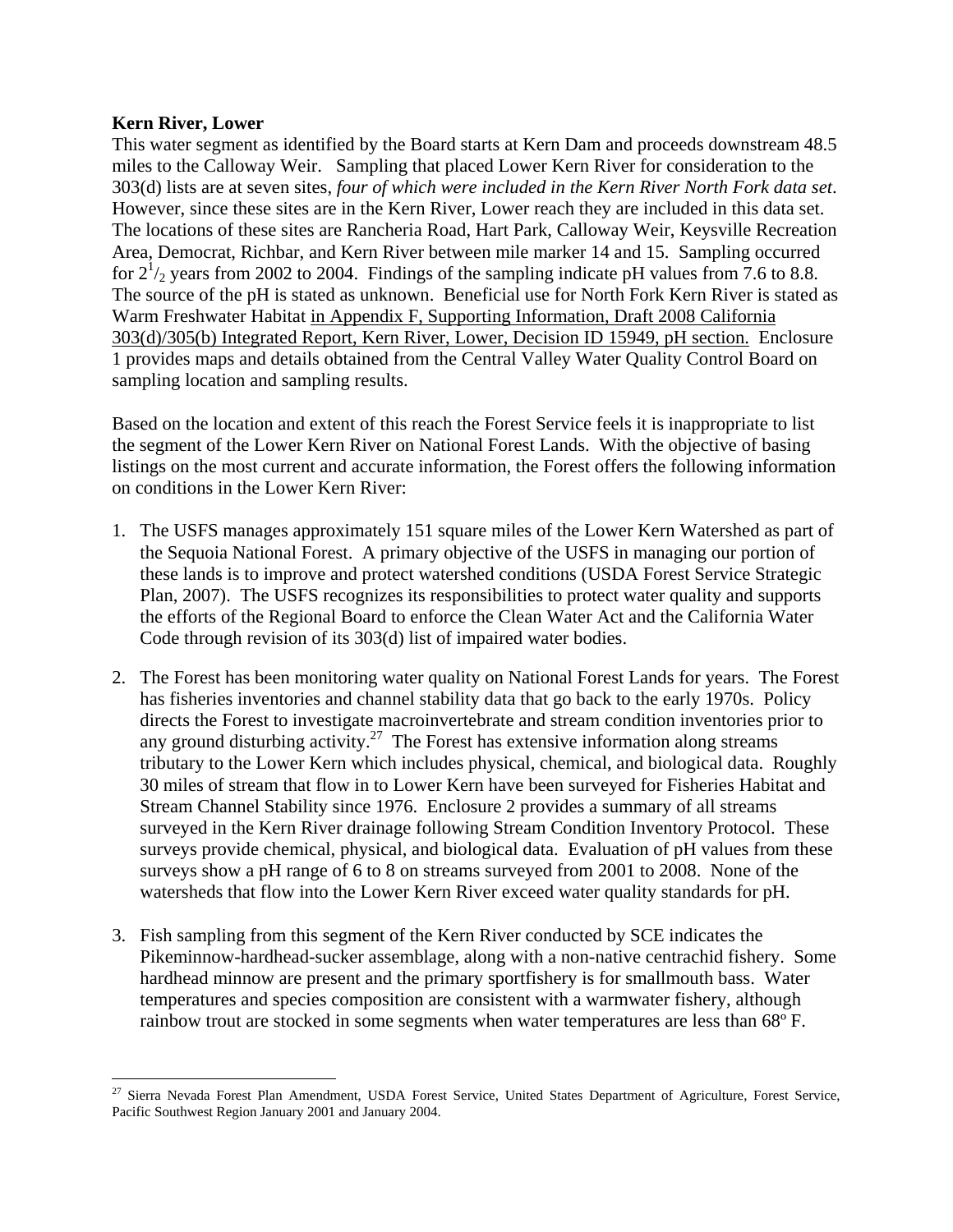- 4. Geologically the Lower Kern Canyon located along the Kern Canyon Lineament has the same geochemical characteristics as the North Fork Kern River relative to high pH values. Ultrabasic rocks are present below the dam to about the vicinity of Borel Powerhouse. This area has the same geochemical characteristics as described in the North Fork Kern River section relative to high pH values. Chemical and isotope data image search of USGS database provides data in support of the geochemical reactions suggested in this section. Two hot springs in the Kern Canyon associated with mafic and ultramafic rocks have pH levels of 9.61 and 9.25, both values taken in 1975 at Democrat Hot Springs and Miracle Hot Springs, respectively. As expected calcium and magnesium values for the site were low at 1.6 and <0.1 for Democrat and 1.5 and <0.1 for Miracle Hot Springs, available calcium and magnesium would have precipitated out in the formation of travertine  $(Ca, Mg SiO<sub>2</sub>)$ .
- 5. The water quality sampling performed by the Water Quality Control Board from 2/2002 to 5/2004 was performed during low water conditions. The average flow above Isabella during this time was 697 cfs. Average flow conditions above Lake Isabella from 1994 to 2004 are 1040 cfs. It is reasonable to expect pH value to be higher as inflow from hot springs with naturally high pH waters would be less diluted during low flow conditions.
- 6. Water chemistry data collected by the USGS in on the Sequoia National Forest indicate the following pH values range from 6.5 to 8.3 from 1960-1966. One sample exceeds standards set by the Water Board in this time frame. BMP implementation and effectives and soil and water considerations have increased since this time. Enclosure 3 provides pH values from USGS sites in the USGS 11191000 KERN RIVER BELOW ISABELLA DAM CA.
- 7. SCE completed field surveys related to water quality in the Kern River and Lake Isabella to supplement the historic water quality data with more current information. These surveys include water quality sampling in the river and reservoir, a reservoir limnology survey, a water temperature monitoring study in the river, and benthic macroinvertebrate sampling in the river using California Stream Bioassessment (CSB) protocols. In addition, SCE conducted a study of non-point sources of pollution. There were seven sampling stations for the water quality survey. Station 1 was located at the Main dam in Lake Isabella; Stations 2, 3, 4, and 5 were located in the bypassed reach of the Kern River; Station 6 was located at the Borel powerhouse tailrace; and Station 7 was located in the Kern River downstream of the powerhouse. Evaluation of the data indicates that pH meets state water quality standards for Lower Kern River sampling. Results of the study are as follows:

## *Water Quality Parameters*

*The results of the water quality study in Lake Isabella and the Kern River, conducted from May through September, 2001, are given below in Table 6.* 

*Table 6: Range of water quality parameters from water quality surveys conducted May through September, 2001, at the seven sampling stations (Source: SCE license application, as modified by staff).* 

|                   |       | <b>Station</b> |     |     |     |     |                                 |     |  |  |  |
|-------------------|-------|----------------|-----|-----|-----|-----|---------------------------------|-----|--|--|--|
| <b>Parameters</b> | Range | 1-Main<br>Dam  |     |     |     |     |                                 |     |  |  |  |
|                   | Low   | 4.9            | 2.3 | 4.5 | 7.8 | 8.3 | 77<br>$^{\prime}$ . $^{\prime}$ | 7.4 |  |  |  |
| DO(mg/L)          | High  | 8.6            | 9.0 | 8.4 | 8.9 | 9.1 | 8.9                             | 8.6 |  |  |  |
| pH                | Low   | 6.8            | 6.9 | 6.6 | 6.8 | 7.0 | 7.0                             | 7.0 |  |  |  |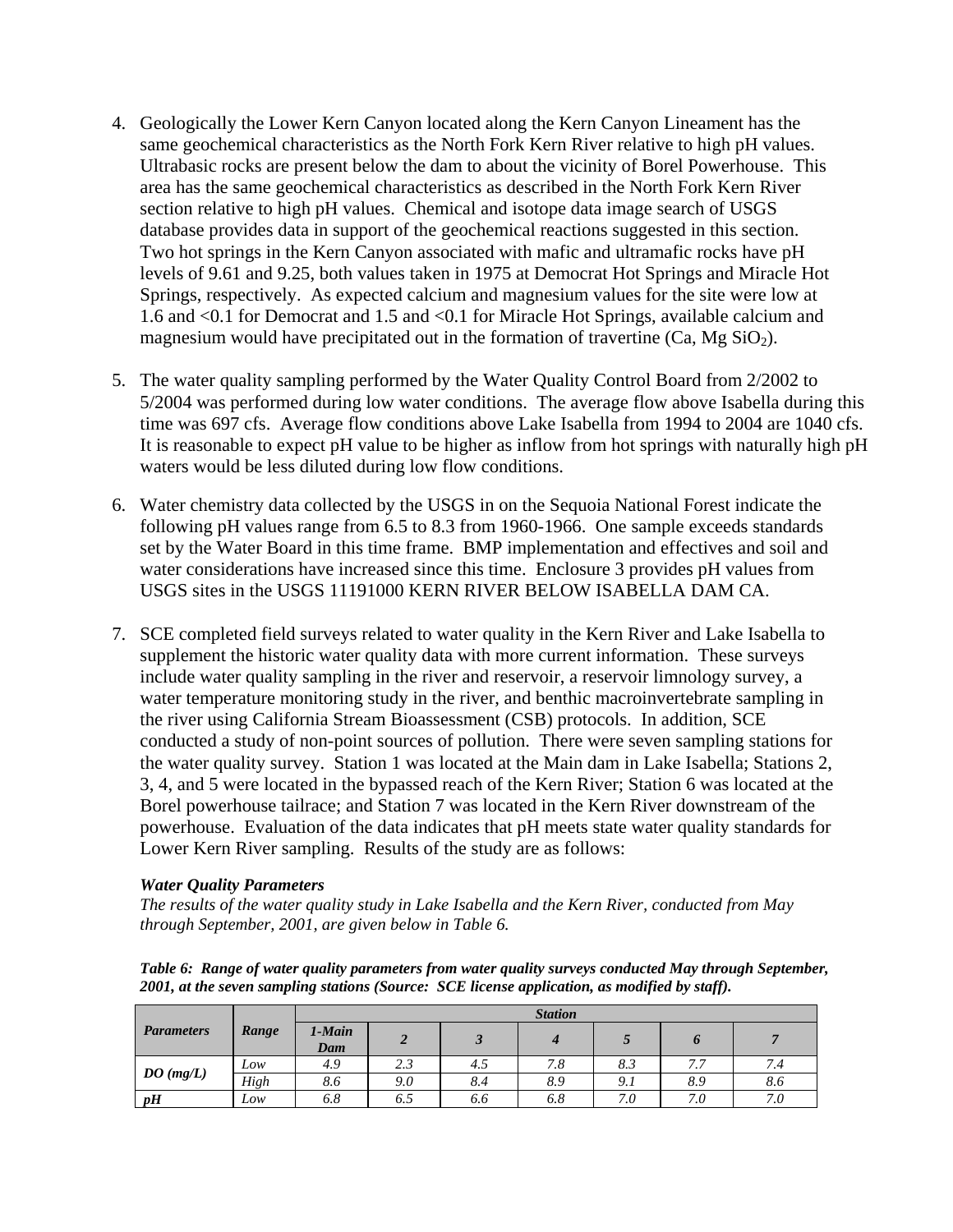|                                | High | 7.6   | 7.1   | 7.1   | 7.9   | 7.6   | 7.4   | 7.5   |
|--------------------------------|------|-------|-------|-------|-------|-------|-------|-------|
| Conductivity                   | Low  | 106   | 104   | 105   | 104   | 103   | 108   | 106   |
| (uS/cm)                        | High | 137   | 129   | 126   | 131   | 144   | 126   | 127   |
| Copper                         | Low  | 1.76  | 1.63  | 1.75  | 1.27  | 1.51  | 2.00  | 1.38  |
| (µg/L)                         | High | 4.05  | 9.40  | 2.86  | 2.51  | 1.52  | 3.16  | 2.89  |
| Chloride                       | Low  | 3.28  | 3.31  | 3.32  | 3.26  | 3.40  | 3.30  | 3.30  |
| (mg/L)                         | High | 4.80  | 4.54  | 4.05  | 4.65  | 5.04  | 5.10  | 4.29  |
| Turbidity                      | Low  | 1.32  | 1.46  | 1.33  | 0.93  | 0.66  | 1.09  | 1.11  |
| (NTU)                          | High | 4.99  | 2.06  | 1.62  | 2.01  | 2.30  | 3.24  | 2.76  |
|                                | Low  | 32.5  | 31.6  | 31.9  | 32.5  | 32.2  | 16.6  | 32.8  |
| Hardness                       | High | 42.5  | 42    | 35.7  | 41    | 44.3  | 36.4  | 40    |
| Total Alkalinity               | Low  | 38    | 33    | 35    | 37    | 38    | 40    | 41    |
| (mg/L)                         | High | 52    | 48    | 42    | 48    | 47    | 50    | 46    |
| Ammonia<br>as                  | Low  | 0.09  | 0.09  | 0.15  | 0.09  | 0.39  | 0.21  | 0.12  |
| $N$ (mg/L)                     | High | 0.12  | 0.18  | 0.15  | 0.09  | 0.39  | 0.21  | 0.12  |
| N<br>Nitrate as                | Low  | 0.22  | 0.20  | 0.22  | 0.24  | 0.32  | 0.23  | 0.26  |
| (mg/L)                         | High | 0.30  | 0.49  | 0.47  | 0.49  | 0.47  | 0.32  | 0.35  |
| $\boldsymbol{N}$<br>Nitrite as | Low  | 0.009 | 0.009 | 0.009 | 0.009 | 0.006 | 0.006 | 0.006 |
| (mg/L)                         | High | 0.009 | 0.012 | 0.021 | 0.049 | 0.018 | 0.012 | 0.012 |
| Orthophospha                   | Low  | 0.016 | 0.010 | 0.009 | 0.008 | 0.009 | 0.013 | 0.008 |
| te as $P$ (mg/L)               | High | 0.016 | 0.016 | 0.015 | 0.020 | 0.016 | 0.016 | 0.016 |
| Fecal                          | Low  | 1.0   | 1.0   | 1.0   | 1.0   | 2.0   | 1.0   | 4.0   |
| Coliform<br>(MPN/100ml)        | High | 1.0   | 1.0   | 1.0   | 7.5   | 19.2  | 9.9   | 12.4  |

7. Water chemistry taken as part of the Kern Canyon Project, FERC No. 178, in 2002 by Pacific Gas and Electric Company sampled roughly a quarter mile upstream of the Forest boundary along the Lower Kern River. Samples were taken at the diversion dam forbay, end of project bypass reach, and 200 yards downstream of the powerhouse tailrace; summer and winter, 2001 and 2002. All pH measurements meet water quality objectives and fall within state standards. Table 8 provides results of the sampling for Kern Canyon Project, FERC No.178 *(Source: PG&E license application, as modified by staff).*

| <b>Table 8. Kern Canyon</b><br>Project, FERC No.178. |           | <b>Diversion Dam Forbay</b> |           | <b>End of Project Bypass Reach</b> | 200 Yards Downstream of<br><b>Powerhouse Tailrace</b> |           |
|------------------------------------------------------|-----------|-----------------------------|-----------|------------------------------------|-------------------------------------------------------|-----------|
| Date                                                 | Summer    | Winter                      | Summer    | Winter                             | Summer                                                | Winter    |
|                                                      | 8/15/2001 | 1/31/2002                   | 8/15/2001 | 1/31/2002                          | 8/15/2001                                             | 1/31/2002 |
| pH value                                             | 8.3       | 7.8                         | 8.3       | 8.0                                | 8.1                                                   | 7.9       |

8. Fire History in the Lower Kern River basin would have affected water quality parameters during the time of water quality sampling. The water quality sampling period of February 2002 to May 2004 includes numerous wildfires that affected water quality within the Kern River Basin. During this period the largest wildfire that affected the area was the McNally fire. This fire burnt roughly 150,000 acres during July and August of 2002 in the North Fork Kern River basin, and the effects of the fine sediment that included ash was noticed for the next three years as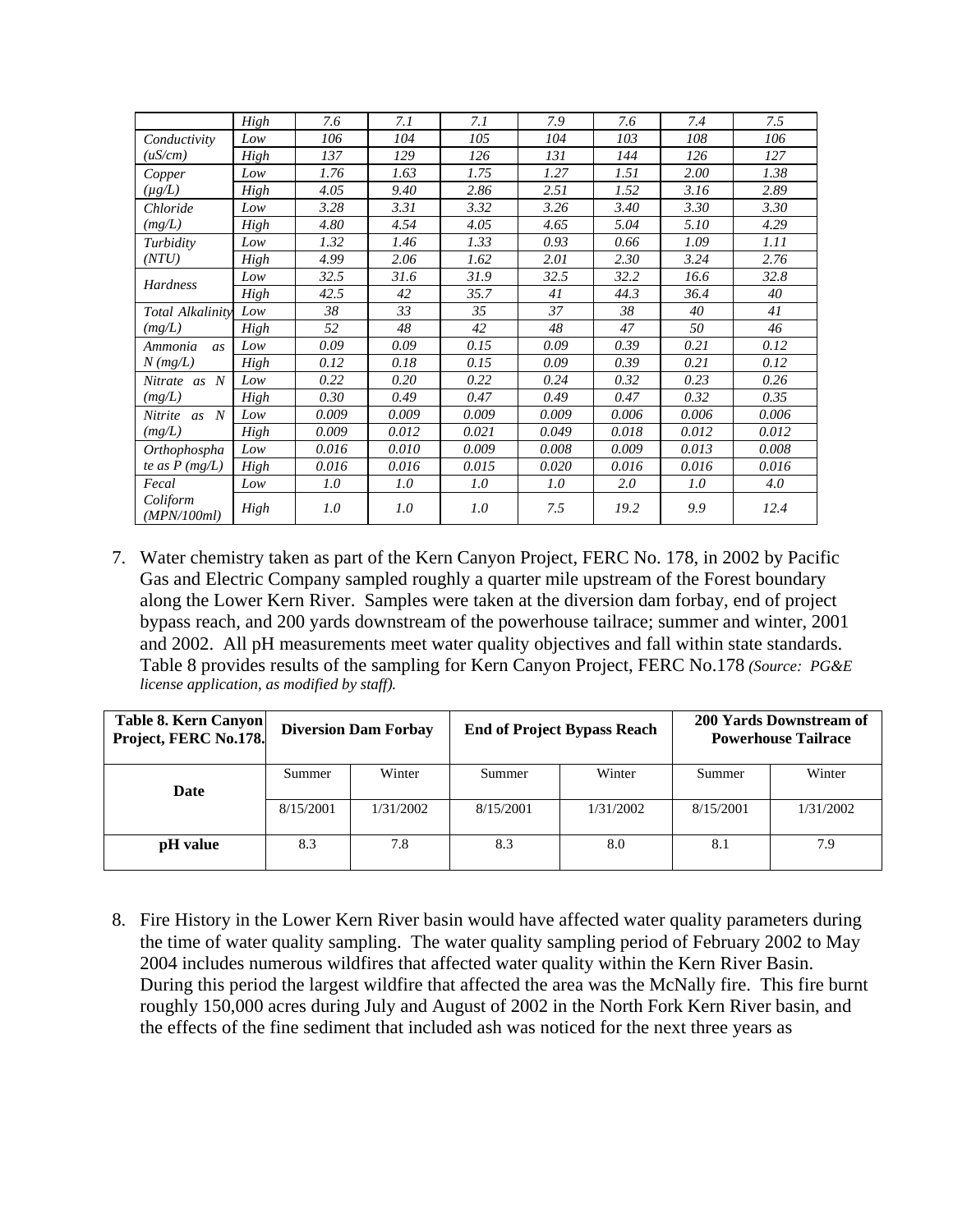documented at the Kernville Fish Hatchery. Three years after the fire the fish hatchery still had problems with their ponds filling up with ash and sediment.<sup>28</sup>

The Borel fire, 3,430 acres burned in the summer of 2002 and burned from below Isabella Dam at Borel Power House to the Lake Office. A total of 168,014 acres burned from 2002 to 2004 adjacent or upstream of Lake Isabella and Kern River. A table of fire events and size are displayed in enclosure 1. Ash from the fire would have been directly deposited into Lake Isabella and Lower Kern River. Impacts associated with these wildfires could be responsible for changes in pH as values from water board monitoring efforts do not seem consistent with those taken before and after this time frame. It is expected that ash could increase pH values. Additionally sediment releases from Lake Isabella could also affect pH values in the Lower Kern River. Currently listing the North Fork Kern River, Lake Isabella and Lower Kern River waters based on pH values collected from the time period of 2/2002 to 5/2004 could be considered indicative of a temporal trend.

9. Riparian grazing allotment transects monitoring data collected at North Fork Kern River, South Fork Kern, and Lower Kern River sites collected between 2000 and 2007. The purpose of the US Forest Service Region 5 Range Monitoring Project is to establish permanent plots on key range sites across National Forest lands in Region 5 in order to provide long-term monitoring of range condition. Each site will be reread after five years. In addition, the project is designed to provide an ecological classification (vegetative, soils, and hydrologic) and quantitative condition scorecards for meadows. These products are intended for use by range conservationists, wildlife biologists, hydrologists, soil scientists, and fisheries biologists in inventorying and assessing meadow conditions.29 Enclosure 5 provides data collected for the Range Monitoring Program in watersheds that have the potential to affect the Lower Kern River.

## **Deer Creek, Tulare County**

This water segment as identified by the Board as starting somewhere around Pixley, Ca and proceeding to the headwaters on the Sequoia National Forest. Sampling that placed Deer Creek for consideration to the 303(d) lists are at seven sites along the reach. None of these sites are on National Forest Lands and *the nearest sample site is 17 miles downstream of the Forest boundary. Deer Creek is crossed by Highway 65, Highway 99, and Highway 43 and flows through agricultural lands, range lands, and communities once it leaves the Forest.* 

The source of the pH is stated as unknown. Findings of the sampling indicate pH values range from 6.85 to 8.79. Toxicity data was not included in the documents provided for public review. The source of the unknown toxicity is stated as unknown. *It is impossible for the Forest to comment on this data set other than to suggest it is so far from and downstream of the Sequoia National Forest Boundary and conditions are so different that the information is not applicable to the Forest.* The location of the nearest site is 17 miles downstream from the Forest boundary and has pH values of 7.37-8.2 which are within the range set for water quality standards. Acceptable pH ranges are 6.5 to 8.3. Beneficial use for Deer Creek is stated as Warm Freshwater Habitat in Appendix F, Supporting Information, Draft 2008 California 303(d)/305(b) Integrated Report, Deer Creek, Decision ID 13090, Unknown Toxicity and ID 13088, pH.

<sup>1</sup> 

<sup>&</sup>lt;sup>28</sup> http://www.kvsun.com/articles/2006/10/05/news/04hatchery.txt<br><sup>29</sup> USFS Region 5 Range Monitoring Project, 2006 Report, by: Dave Weixelman, Range Ecology, U.S. Forest Service, Nevada City, CA , April 27, 2007, http://fsweb.r5.fs.fed.us/unit/nrm/range/monitoring/2006\_R5\_range\_monitoring\_rpt.pdf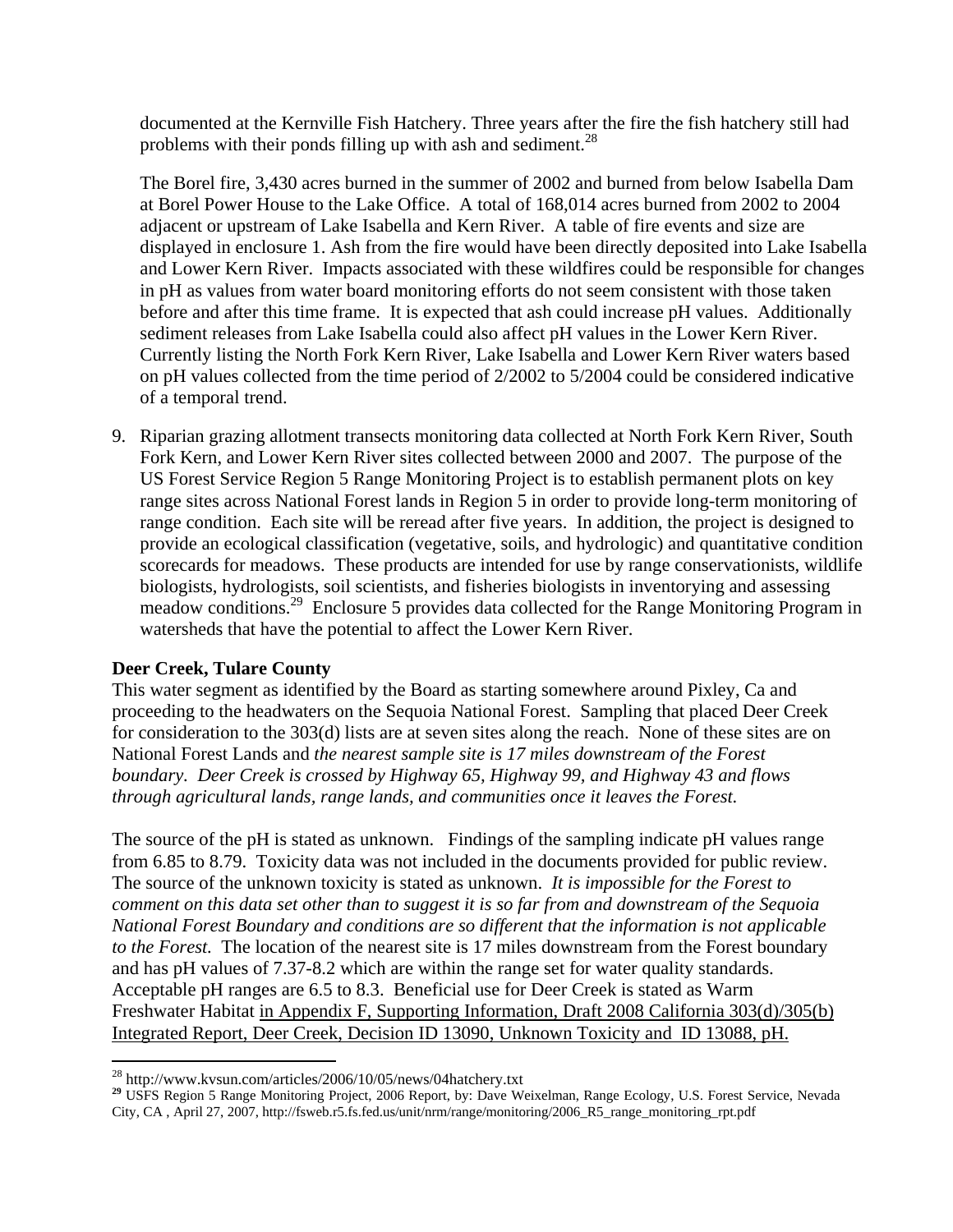Enclosure 1 provides maps and details obtained from the Central Valley Water Quality Control Board on sampling locations and sampling results.

Based on the location and extent of this reach the Forest Service feels it is inappropriate to list the segment of the Deer Creek on National Forest Lands. With the objective of basing listings on the most current and accurate information, the Forest offers the following information on conditions in Deer Creek:

- 1. The USFS manages approximately 31 square miles of the Deer Creek Watershed as part of the Sequoia National Forest. A primary objective of the USFS in managing our portion of these lands is to improve and protect watershed conditions (USDA Forest Service Strategic Plan, 2007). The USFS recognizes its responsibilities to protect water quality and supports the efforts of the Regional Board to enforce the Clean Water Act and the California Water Code through revision of its 303(d) list of impaired water bodies.
- 2. None of the sites sampled for pH and unknown toxicity are on National Forest Lands and the nearest site is 17 miles downstream of the Forest boundary. Upstream of this sampling site Deer Creek is crossed by Highway 65, Highway 99, and Highway 43 and flows through agricultural lands, range lands, and communities once it leaves the Forest.
- 3. The Forest feels the listing of Deer Creek 17 upstream of a sampling station that shows no violation of the state pH standard (7.37-8.2) as arbitrary. Furthermore pH values taken on Sequoia National Forest provide values that meet state water quality standards. See items 4 and 5 below.
- 4. The Forest has been monitoring water quality on National Forest Lands for years. The Forest has fisheries inventories and channel stability data that go back to the early 1970s. Policy directs the Forest to investigate macroinvertebrate and stream condition inventories prior to any ground disturbing activity.<sup>30</sup> The Forest has extensive surveys in the Deer Creek watershed which includes physical, chemical, and biological data. Roughly 33 miles of stream tributary to and including Deer Creek have been surveyed for Fisheries Habitat and Stream Stability since 1971. Streams surveys for Deer Creek drainage follow Stream Condition Inventory Protocol. These surveys provide chemical, physical, and biological data. Evaluation of pH provides a value of 7.5 in 2006 and 7.3 in 2007. Aquatic insect data collected in 2006 indicate that there is no apparent organic pollution. Table 9 provides a summary of data collected at Levis Flat Campground located on Deer Creek.

|                   | Table 9 Summary of SCI Data from Deer Creek, Tulare County, California |     |                                             |                          |                           |  |  |  |  |  |  |
|-------------------|------------------------------------------------------------------------|-----|---------------------------------------------|--------------------------|---------------------------|--|--|--|--|--|--|
| <b>Name</b>       | Location                                                               | pH  | <b>Hilsenhoff</b><br><b>Aquatic Insects</b> | Date<br><b>Collected</b> | <b>UTM</b>                |  |  |  |  |  |  |
| <b>Deer Creek</b> | Levis Flat Camp<br>Ground                                              | 7.5 | 3.49<br>No apparent organic pollution       | 7/19/2006                | 11S<br>0348884<br>3971701 |  |  |  |  |  |  |
| <b>Deer Creek</b> | Levis Flat Camp<br>Ground                                              | 7.3 | None collected                              | 12/3/07                  | 11S<br>0348884<br>3971701 |  |  |  |  |  |  |

 $\overline{a}$ <sup>30</sup> Sierra Nevada Forest Plan Amendment, USDA Forest Service, United States Department of Agriculture, Forest Service, Pacific Southwest Region January 2001 and January 2004.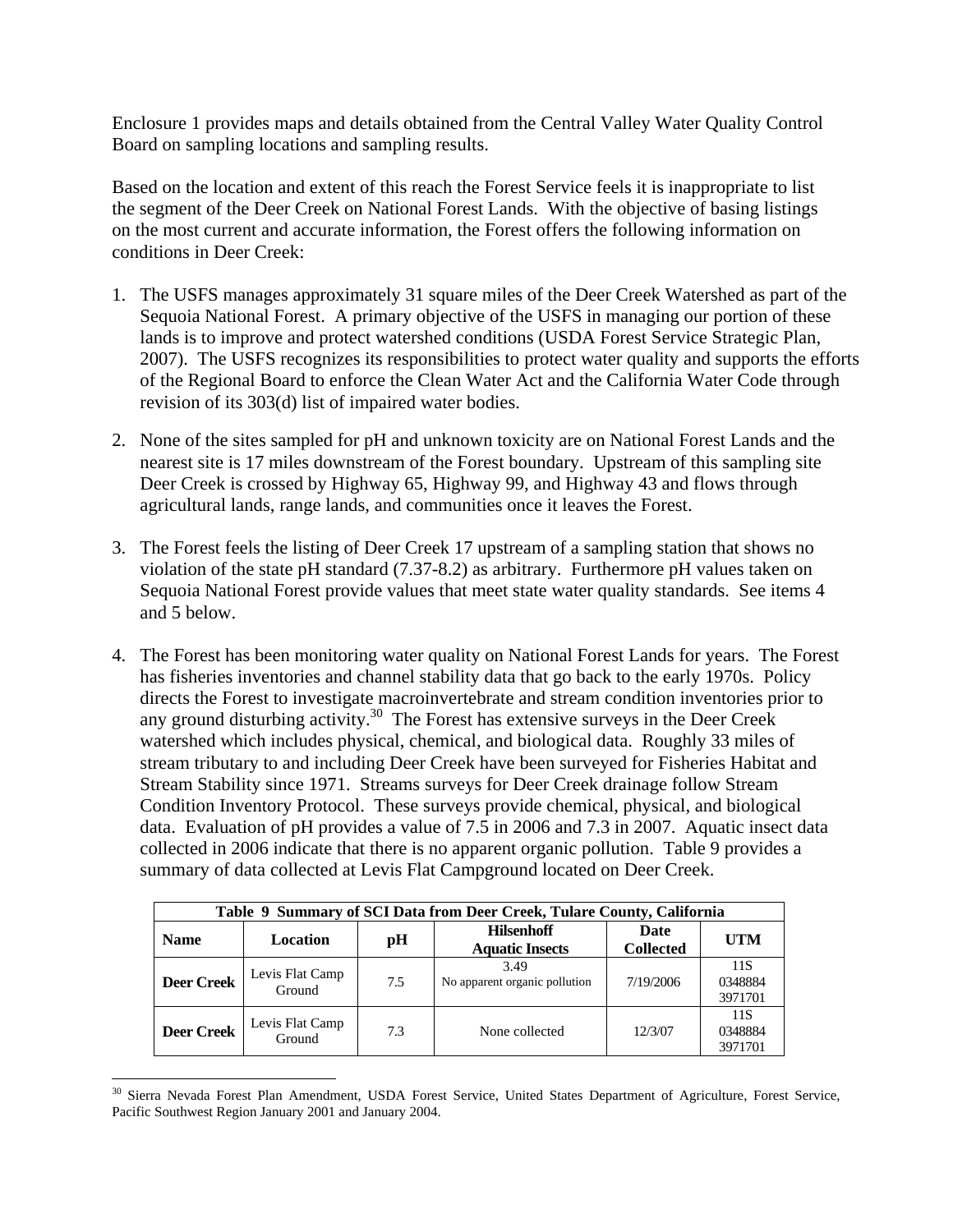5. Most recent investigation of Deer Creek was on November 6-7, 2007 for renewal of recreation residence contracts. During field investigations the following water chemistry measurements were taken in Deer Creek, SFMF Tule River, and White River. All the sampled rivers are within state water quality standards. Table 10 displays results of water quality sampling for relicensing of recreation residences in 2007.

| <b>Table 10. Water Quality Sampling for</b><br><b>Recreation Residence Relicensing, 2007</b> | <b>Deer Creek</b> | <b>Tule River</b><br>(SFMF) | <b>White River</b> |
|----------------------------------------------------------------------------------------------|-------------------|-----------------------------|--------------------|
| <b>Alkalinity</b>                                                                            | 64 ppm of CaCO3   | 62 ppm of CaC03             | 40 ppm of CaCO3    |
| <b>Dissolved Oxygen</b>                                                                      | $9.1$ ppm         | $10$ ppm                    | $9.2$ ppm          |
| рH                                                                                           |                   | 7.5                         |                    |
| <b>Nitrates</b>                                                                              | 0 ppm             | 0 ppm                       | $0$ ppm            |
| <b>Nitrites</b>                                                                              | $0$ ppm           | $0$ ppm                     | $0$ ppm            |

6. Base on Forest Fisheries data Deer Creek is a Class I stream that supports a population of rainbow trout and thus would be considered a Cold Water Fishery.

## **Hume Lake**

This water segment as identified by the Board appears to include Hume Lake to Hume Dam. Lake elevations are estimated to be approximately 5,200 feet above sea level. Sampling that placed Hume Lake for consideration to the 303(d) lists are at four sites along the lake. The location of these sites are Hume Dam, Ten Mile Creek, Long Meadow Creek, and at the Pier below Long Meadow and Ten Mile Creeks. Sampling occurred for  $2^{1/2}$  years from 2002 to 2004. Findings of the sampling indicate DO value range from 5.47 to 14.3. Acceptable DO are 7 mg/l and above. The source of the DO is stated as unknown. Beneficial use for Hume Lake is stated as Cold Freshwater Habitat in Appendix F, Supporting Information, Draft 2008 California 303(d)/305(b) Integrated Report, Hume Lake, Decision ID 15948, DO sections. Enclosure 1 provides maps and details obtained from the Central Valley Water Quality Control Board on sampling location and sampling results.

Based on the location and extent of this reach the Forest Service feels it is inappropriate to list Hume on National Forest Lands. With the objective of basing listings on the most current and accurate information, The Forest offers the following information on conditions in the watershed surrounding Hume Lake:

- 1. The U.S. Department of Agriculture Forest Service (USFS) manages approximately 24 square miles of the Watershed draining into Hume Lake as part of the Sequoia National Forest. A primary objective of the USFS in managing our portion of these lands is to improve and protect watershed conditions (USDA Forest Service Strategic Plan, 2007). The USFS recognizes its responsibilities to protect water quality and supports the efforts of the Regional Board to enforce the Clean Water Act and the California Water Code through revision of its 303(d) list of impaired water bodies.
- 2. The Forest has been monitoring water quality on National Forest Lands for years. The Forest has fisheries inventories and channel stability data that go back to the early 1970s. New policy directs the Forest to investigate macroinvertebrate and stream condition inventories prior to any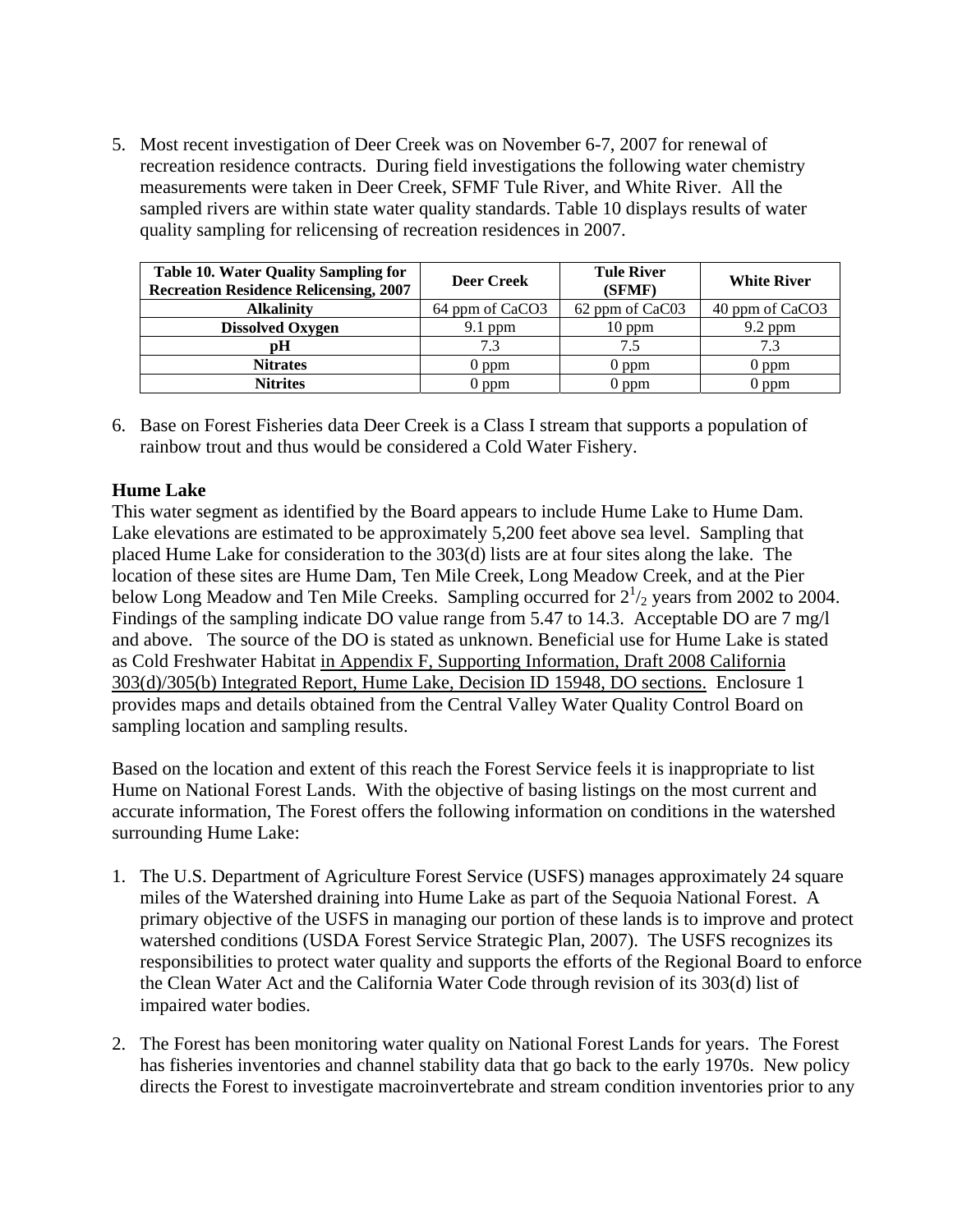ground disturbing activity. $31$  The Forest has extensive information along streams that flow into Hume Lake which includes physical, chemical, and biological data. Roughly 17 miles of stream that flow in to Hume Lake have been surveyed for Fisheries Habitat and Stream Stability since from 1989 to 1996. Enclosure 2 provides a summary of all streams surveyed on rivers that drain into Hume Lake following Stream Condition Inventory Protocol. These surveys provide chemical, physical, and biological data. Evaluation of pH values from these surveys show a pH range of 6.7 to 7.0 on streams surveyed from 2002 to 2007.

- 3. Hume Lake is an artificial reservoir that contains rainbow trout, brown trout, smallmouth bass, and green sunfish. The lake is stocked with rainbow trout periodically by the California Department of Fish and Game during the summer. At over 5,000 feet in elevation the lake is within in Moyle's "rainbow trout zone," despite the presence of warmer water centrachids (bass and sunfish). However, due to limited depth it is subject to increased summer temperatures which provide habitat for both cold and warm water fishes. The Forest would like to see a designation of warm fresh water habitat placed on this water body.
- 4. Hume is a manmade lake; this lake is a known sediment trap and sediment accumulation and water depth are known issues. DO is a function of temperature. It is assumed that DO levels are a function of lake temperatures which is a function of water depth and time of year. If a designation of warm fresh water were recognized for Hume Lake, a beneficial use much more appropriate for existing habitat conditions, DO would not be an issue. More information needs to be gathered to determine relationships and solutions to maintain DO levels.
- 5. Riparian grazing allotment transects monitoring data collected at Horseshoe Meadow site collected between 1999 and 2004. The purpose of the US Forest Service Region 5 Range Monitoring Project is to establish permanent plots on key range sites across National Forest lands in Region 5 in order to provide long-term monitoring of range conditions. Each site will be reread after five years. In addition, the project is designed to provide an ecological classification (vegetative, soils, and hydrologic) and quantitative condition scorecards for meadows. These products are intended for use by range conservationists, wildlife biologists, hydrologists, soil scientists, and fisheries biologists in inventorying and assessing meadow conditions.32 Enclosure 5 provides data collected for the Range Monitoring Program in Horseshoe Meadow which has the potential to affect Hume Lake.

## **Summary and Proposal for a Partnership**

 $\overline{a}$ 

In summary, the Forest would like to reiterate that water quality on the National Forests in California has been protected since 1981 through a Management Agency Agreement (MAA) between the State Water Resources Control Board (State Board) and the USFS. This MAA provides for a USFS Water Quality Management Program (WQMP) that is based on Best Management Practices (BMP's) developed for a wide variety of USFS resource-management activities. These BMP's were certified by the State Board and approved by the U.S. Environmental Protection Agency (USEPA).

<sup>&</sup>lt;sup>31</sup> Sierra Nevada Forest Plan Amendment, USDA Forest Service, United States Department of Agriculture, Forest Service, Pacific Southwest Region January 2001 and January 2004.<br><sup>32</sup> USFS Region 5 Range Monitoring Project, 2006 Report, by: Dave Weixelman, Range Ecology, U.S. Forest Service, Nevada

City, CA , April 27, 2007, http://fsweb.r5.fs.fed.us/unit/nrm/range/monitoring/2006\_R5\_range\_monitoring\_rpt.pdf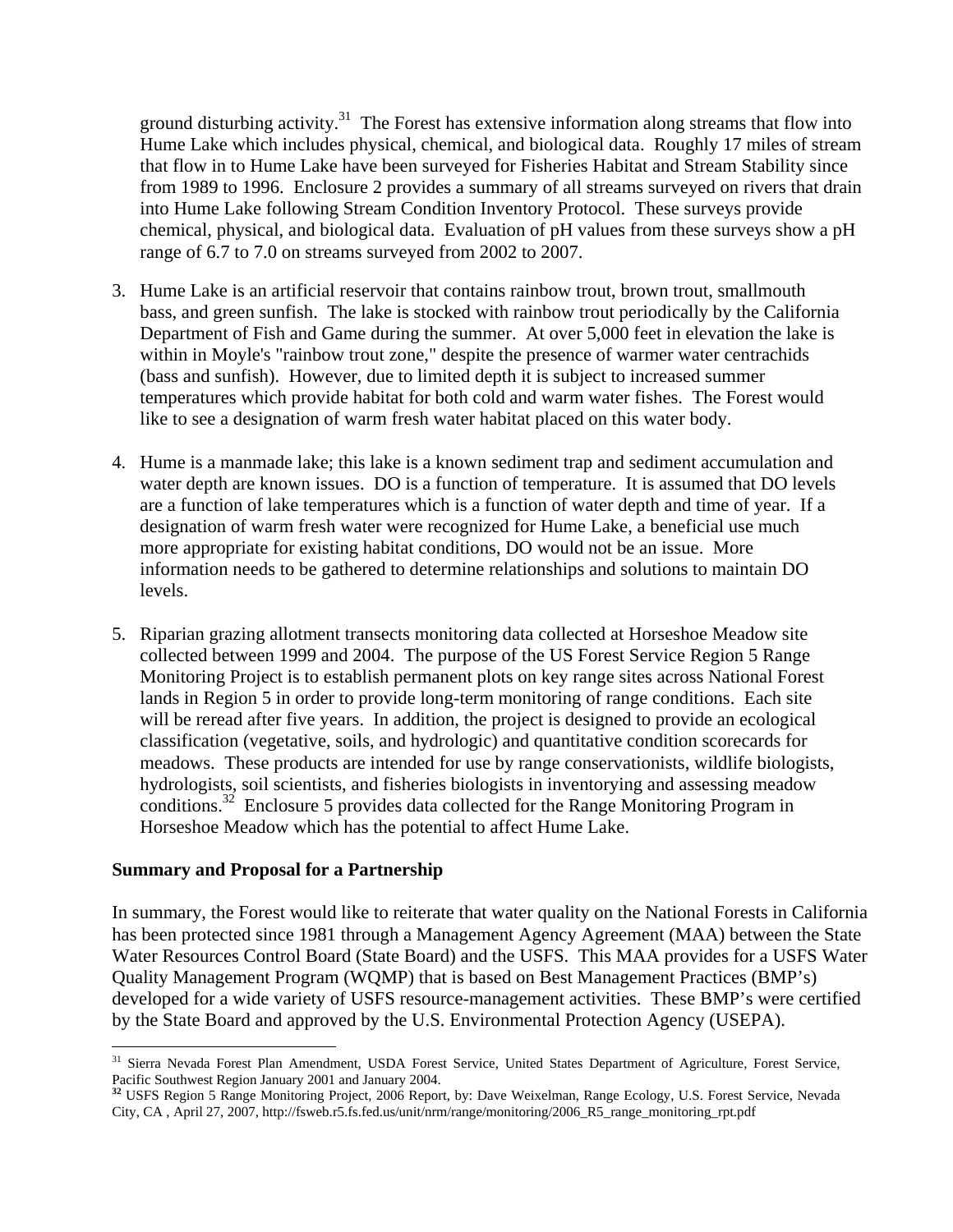The State's Policy for Implementation and Enforcement of the Nonpoint Source Pollution Control Program (2004) supports the use of BMP's and MAA's as the primary mechanisms for meeting water quality standards on public lands. As described in this policy, successful MAA's are more efficient that direct regulation by the Regional Boards, limit unnecessary duplication of effort, and leverage limited staffing and financial resources.

Documented in this letter is evidence in the form of sampling, survey results and monitoring that:

- 1. Indicate the water bodies being considered for 303(d) listing are not in impaired conditions within the Sequoia National Forest Boundaries;
- 2. Our Best Management Program Effectiveness Program monitoring indicate high levels of BMP implementation and effectiveness for the entire Forest; and
- 3. The proposed listing would affect headwaters of watersheds that are primarily within Sequoia National Forest boundaries.

The Forest would request that listings be limited to reaches downstream of the Forest Boundary based on criteria listed above.

If the Water Board determines any of the proposed water bodies on National Forest Lands are to be listed, the Sequoia National Forest respectfully requests that an alternative to TMDL be proposed. It would be improbable, if not impossible, to achieve TMDL load allocations for nonpoint source pollution as the Forest has reason to believe impairments identified have not been affected by management activity nor could they be address through management actions.

The Forest maintains that alternative to listing could be accomplished by the proposed TMDL completion date of 2021 if the Sequoia National Forest proposed a partnership with the Central Valley Water Quality Control Board, United States Geological Survey, and California State University, University of California, or similar College/University systems in addition to other agencies with programs affected by a 303(d) listing within the proposed watershed or that could support the effort.

For water bodies that are added to the State's 303(d) list, the State's Water Quality Control Policy for Addressing Impaired Waters: Regulatory Structures and Options (2005) allows Regional Boards to certify non-regulatory programs of other entities as appropriate TMDL implementation. The 2007 Memorandum of Agreement between the USFS and the U.S. Environmental Protection Agency (Enclosure 6) encourages the use of Category 4b in place of TMDL implementation plans for 303(d) listed water bodies on or downstream of national forest lands if proper implementation of preventative and restorative BMP's can reasonably be expected to achieve Basin Plan water-quality objectives. For Category 4b to be employed, the following conditions must be met:

1. Sources of pollution must be identified and the general treatments determined. The treatments must be designed to achieve State and Basin Plan water quality objectives. While the sources are stated as not identified in Appendix A, (Proposed Changes to the 303(d) List, CVWQCB Clean Water Act Section 305(b) and 303(d) Integrated Report for the Central Valley Region, January 2009 Public Review Draft), conversations with your staff suggest some of this information is available. Furthermore, it is our contention that the sources either are anomalous, as in the case